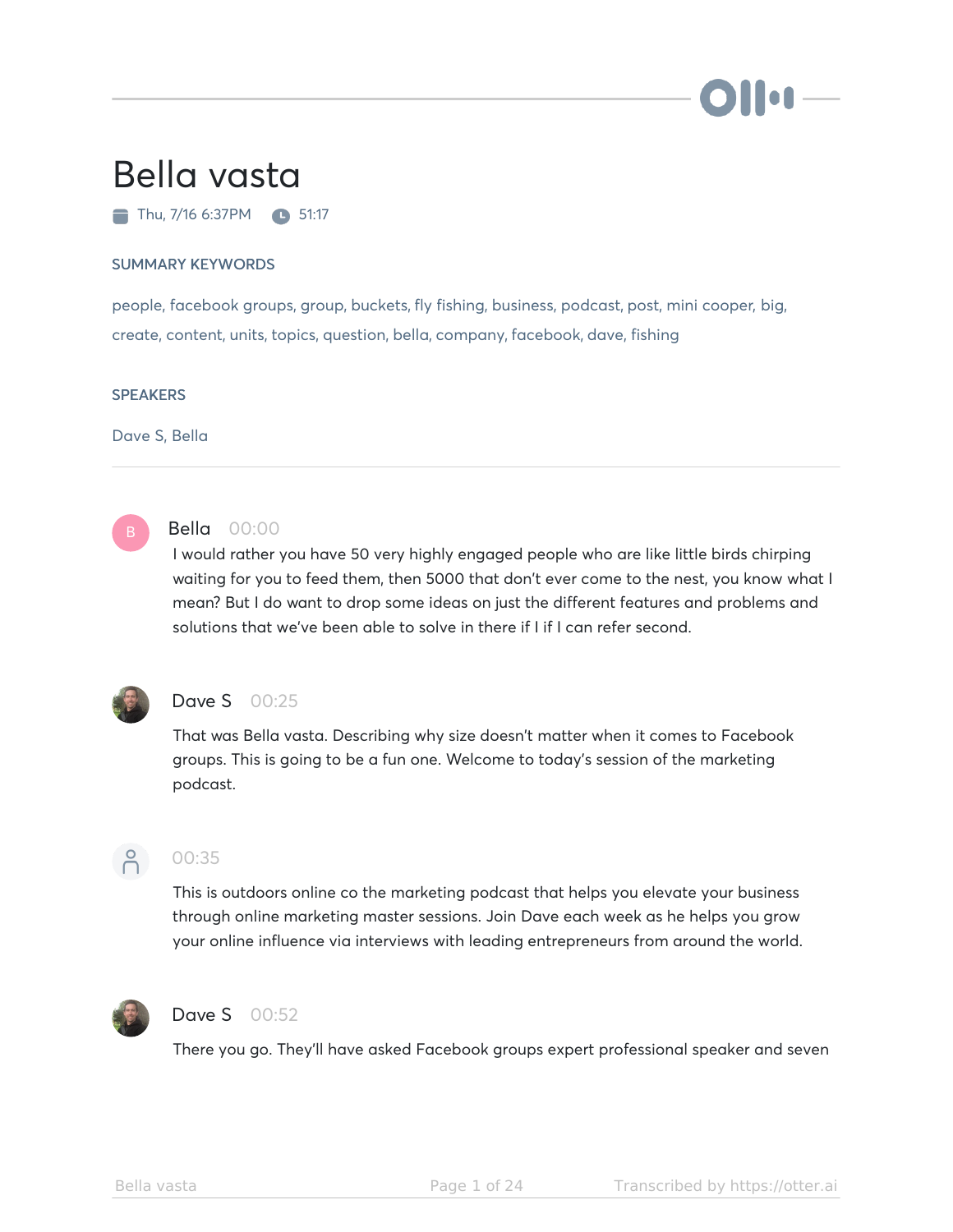figure dog walking business consultant breaks down the good stuff Today, Bella gives us her five bucket strategy for creating content. How and why to go live with groups early on and why Facebook units are the bomb.com turn up the earbuds and enjoy today's episode with Bella vasta from jump consulting dotnet



### Bella 01:16

How's it going, Bella? Good, Dave, how are you today?



#### **Dave S** 01:18

Good, good. Thanks for taking the time. I've, you know, I've been catching up with some of your, some of the podcasts that you've got a really great podcast, Scott, I've been enjoying that. I want to jump into kind of everything you have going now I know You talk a lot about Facebook groups, but maybe you could just fill us in how you first got into online marketing.

#### **Bella** 01:38

Um, oh my gosh, how did I get into it? Um, in 2012 I actually started my own Facebook group because I wasn't happy with what was out there in my industry. And so I'm in the pet industry, and I saw a lot of cattiness and bad leadership and just stuff that I didn't really agree with. And I of course came in there like a bull in a china cabinet how I typically do life. And the, the admins didn't really like that either. So I decided to create my own sandbox. And so in 2012 I started one of my own groups and I've created multiple more since then, but I just kind of decided you know what, like birds of a feather flock together and I was gonna attract my flock and create my own little community.



#### **Dave S** 02:24

There you go. So So pretty much you just jumped into Facebook and and then how did you bring it up to where you're speaking now and it sounds like that's where a bulk of the work you do, how'd you get into all of that?



#### Bella 02:36

Um, you know, speaking has always been something that's been very heavy on my heart, something that I've always always wanted to do and when I got the opportunity, I when my life settled down because I had a child that was born at only 12 ounces. We were in the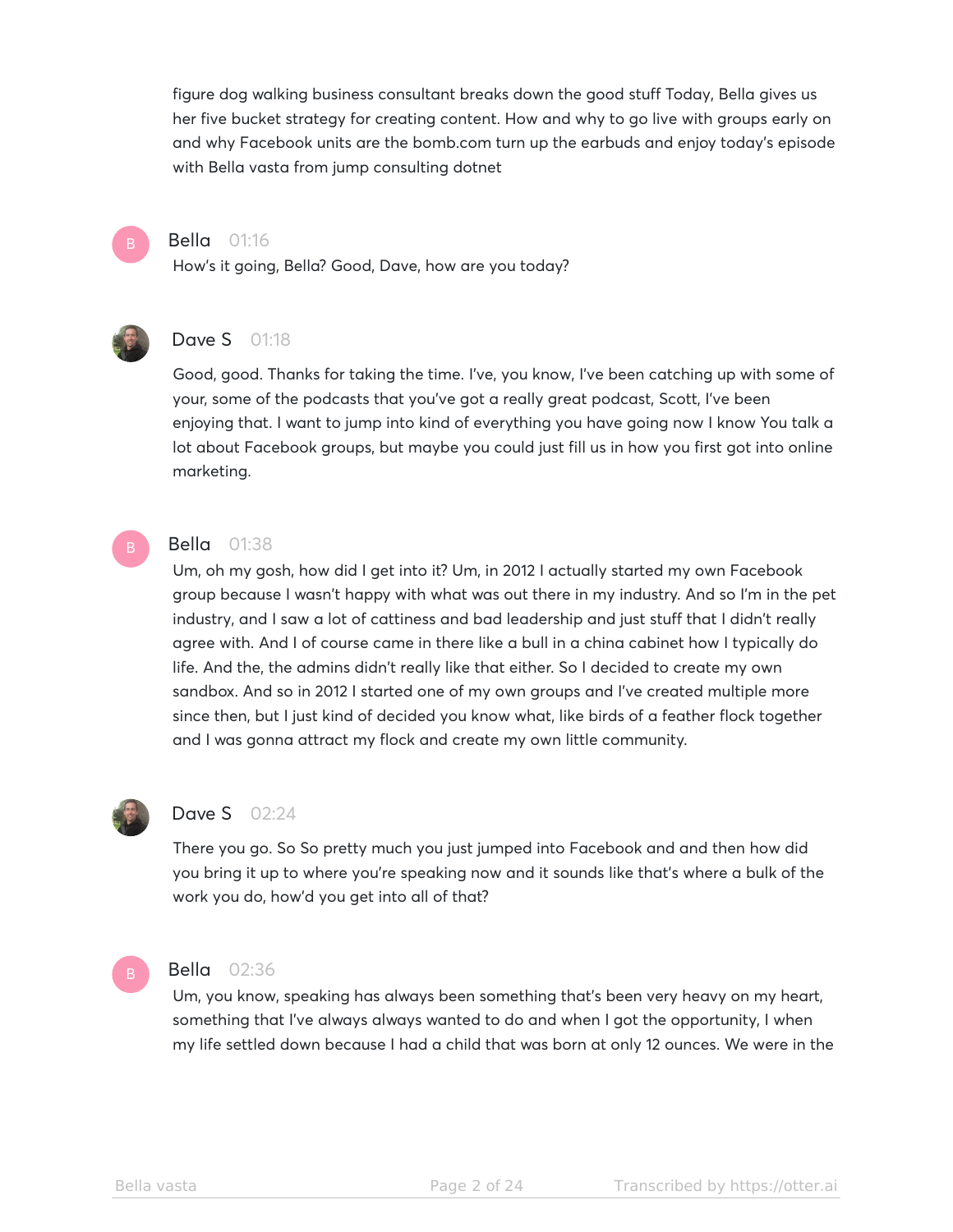nick you for six months, and when we were going through it all, I was always like that that fire burning in my belly to speak On stages and inspire people just grew even more. So in about 2017 ish. I finally was at a point in my life where I could actually start, you know, focusing my energy towards that we were out in the woods with my daughter, and she was healthy and happy. And so I just started applying everywhere. And it turns out that the topic of Facebook groups and building online community really started taking off because there wasn't a lot of people talking about it at the time. And then interestingly enough, it's just gained more and more popularity. Facebook actually did their first Superbowl ad, spending 10 to \$11 million on the topic, Facebook groups, and then lo and behold, we find ourselves in COVID where Facebook groups are now like on fire because that's where everyone is now communicating. So, um, you know, I started speaking because I grabbed the microphone and got on any stage that would allow me to, and then I started really becoming known for becoming being an expert in Growing relationships and therefore your business through building online communities, specifically Facebook groups.



# **Dave S** 04:06

Yeah, through Facebook. No, that's awesome. And I want to dig into that because I think there is some confusion. A lot of the people listening here. You know, a lot of outdoor brands, we have a lot of fly fishing companies, and some of them you know, everybody knows about Facebook, they know about gross, but I think knowing exactly how to dig into it is a question I love. I've heard you talk about this before you talk about the devastating Facebook page in a group but the front yard versus the backyard. backyard. Can you tell us, you know the difference of groups and pages and why we need a group?

#### Bella 04:34

Yeah, totally. Um, the difference between so your Facebook page is like your front yard, right? And it's where cars drive by and they don't really actually stop and see the only people that actually come and knock on your door are the solar panel guys or people trying to sell you things right. your backyard is where you actually invite people back there. That's your Facebook group. That's where the party happens. That's where you actually take the time to play. And to figure out, Okay, what supplies do I need? What's the theme going to be? Who am I going to invite. And then when they come in that backyard, it's very much that you're trying to get a lot of people to enjoy their time there, right? You're the host, you're there to make sure that the grill is still flowing, that the drinks are still happening, that the Wi Fi is still on, and Spotify is still playing. You're there to make sure that like people make friends. If they're not back, they're like, sitting down looking at you. And you're just talking at them, right? Like This isn't like an audience. This is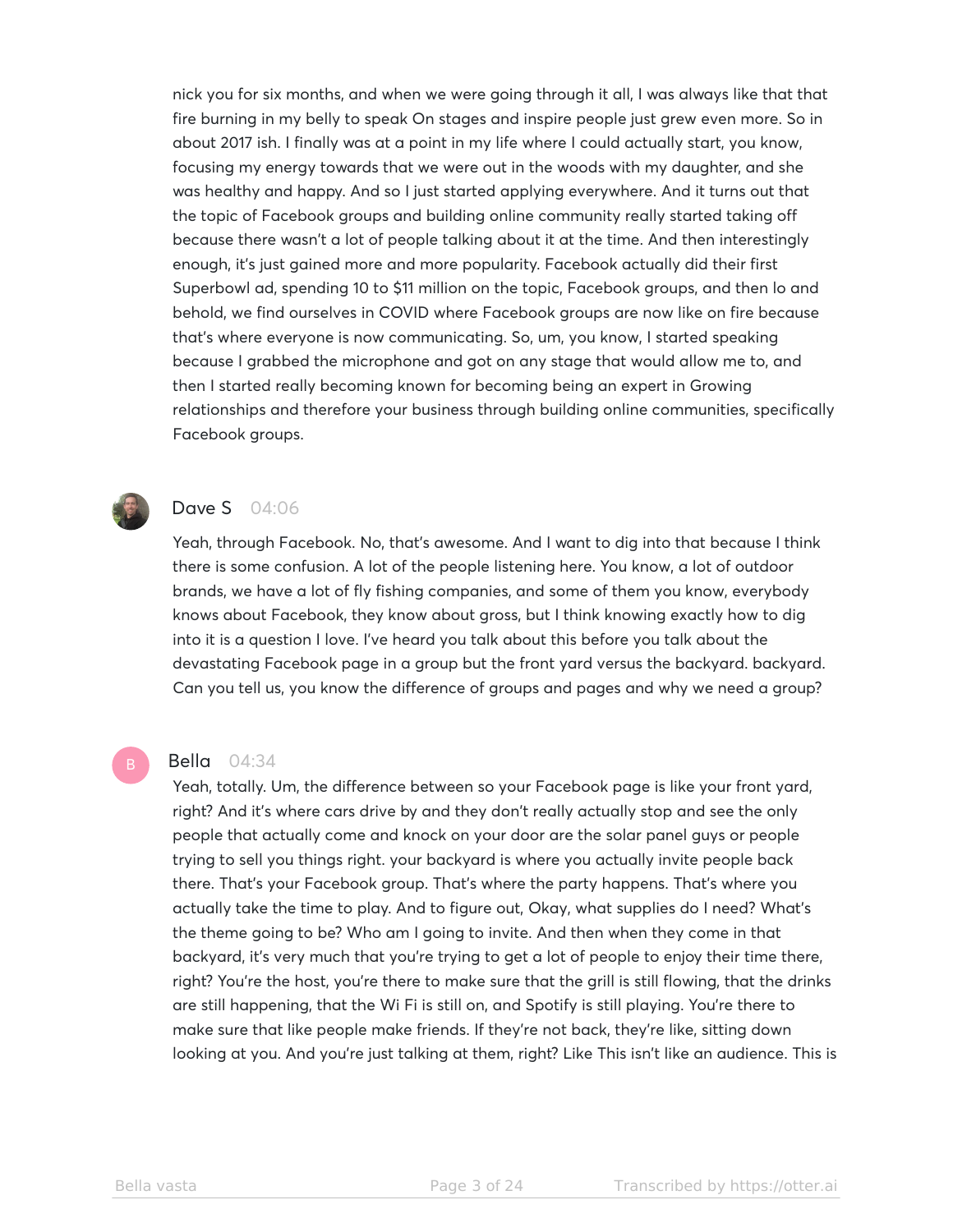a gathering where people have an experience and have a lot of different experiences in that backyard. But it's also kind of exclusive in the way that to get there. You have to come through the back gate, you have to be invited. You know, it would be really weird. I want your listeners to think about if you know that solar panel salesman, walked around to your back door and knocked on the door. It was like hey, so I was wondering I was helping your neighbor. Do you want some solar panels? Like that would be like creeper weird like, let me call the cops. Get out of here. Yeah. And so that's that's kind of what I always tell people that your your page is really that front yard, you need your front yard, right? Like you need your message to the world, but the world isn't going to come sit in your front yard, nor are you going to put an inground swimming pool in your front yard and just sit there and be like, yep, this is me chillin and barbecuing, but you're not invited. Like, it's just it's so different.



# **Dave S** 06:24

Gotcha. Gotcha. Okay, so, so that's the big there was so so when you think about the groups, I mean, I guess maybe you can just start us off from you know, if somebody kind of new to it. Maybe they are just thinking about starting their group, maybe they have a group, but what are the steps to kind of optimizing that and getting it prepared for for that party?

#### **Bella** 06:44

Yeah, so, um, like anything in life, we need to have a plan and we need to prepare. So I would always encourage people to reverse engineer it, you know, figure out why do I need to have a group and I also want to, you know, push you guys to think that if you haven't already Don't turn your mind off to groups because you don't necessarily have to be the administrator. For one, you could be someone who supports an administrator with your area of expertise. So if you know there's someone that maybe has an outdoor group or a hiking group or a outdoor Family Fun group, and you come along as the fisherman expert there to offer Facebook Lives, or tips or tricks, or blogs or videos about how they can enhance that bigger, you know, subject and you can do that as well. But if you're going to start your actual group, you need to kind of define who is your avatar? Who are the people that you want in there and why typically, it ties back to business right? And let's think of them just so we can use a thing as we're going through this. So yeah, so let's say that avatar is fly fishing companies, right. So they have all sorts of there's there's shop owners, there's guides, but there's people that are in that fly fishing niche and, and they they're just getting started. Okay, cool. So they're just starting their own flights. fishing business to sell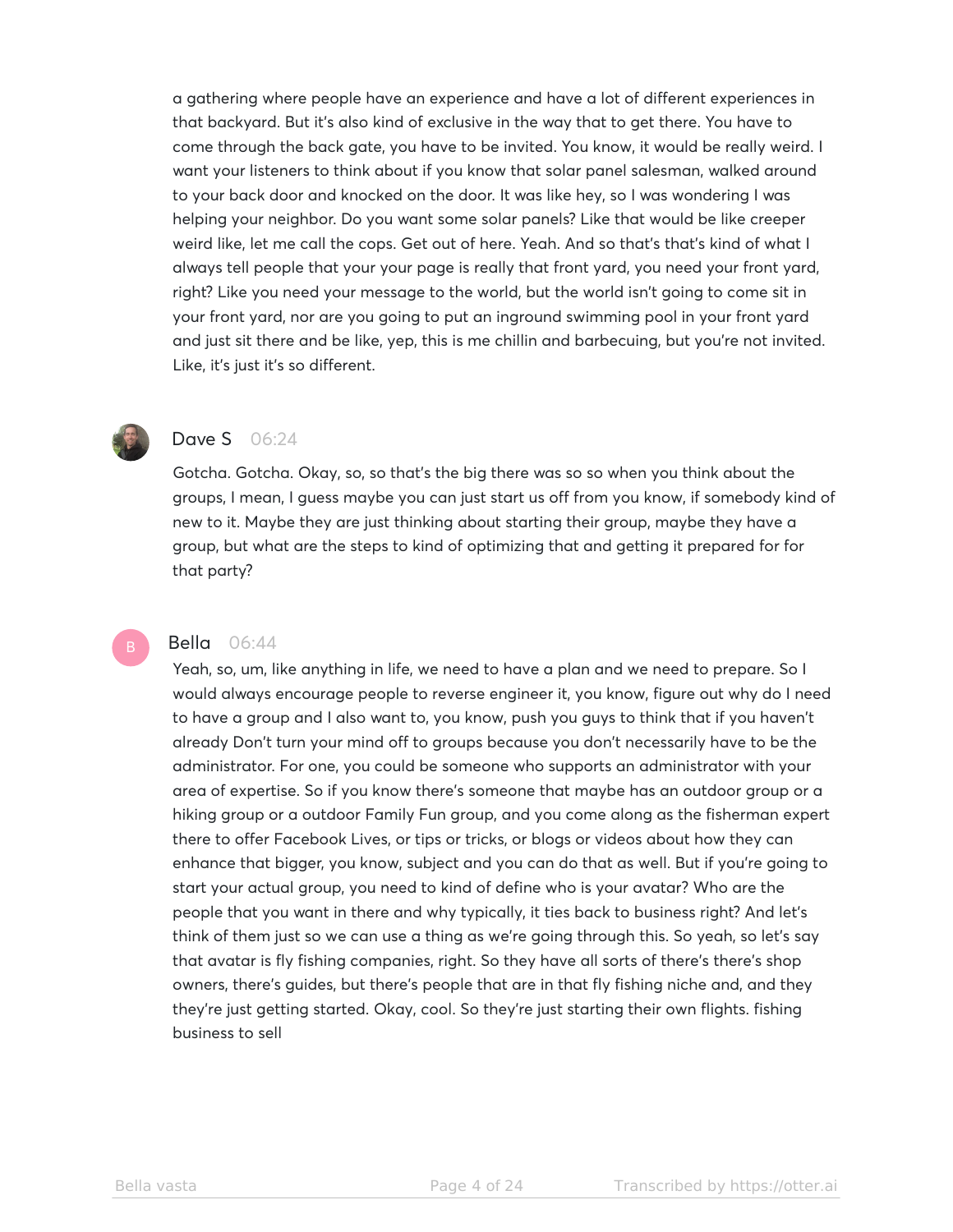

# **Dave S** 08:01

well, so, yeah, I guess there's a number of different examples. We could talk here but so they have a business going, they've got a business going, but they really haven't started their Facebook group yet. Okay, okay. So maybe it's it's is it business people or is it people that are interested in fly fishing? It's both so it's a lot of it It typically it's somebody who really loves fly fishing starts a business and fly fishing and then you know, starts digging into it and going from there.



#### Bella 08:28

And what are they selling?



#### Dave S 08:29

So they're selling for example, they might be selling a fly rod, they might be selling a fly box flies, they might be selling their service to guide somebody on a trip.



#### Bella 08:39

Okay, awesome. So services and equipment. Yep. Okay, this is gonna be fun. It's gonna be so much fun because I know nothing about slide eight and I know perfect thing about about Facebook groups and small but



# Dave S 08:52

the great thing about this is that by well we could talk more about this but the, the podcast so I've got two podcasts, right so I've Got one that's a leader in the fly fishing space and I've got a new one that's it's outdoors online marketing. So that's why we're recording this and it's roid focus. I'm going to be hitting on both of the the, the audiences for the show, but I'm really niching it down for just that company. So it's gonna be really cool because I think like you said, this is gonna be fun so let's let's keep Let's keep going.



#### Bella 09:24

I love being thrown into a pond that I've never been in this is great. But yeah, totally. All right, so um, so what I would do if I was a fly fishing business doing equipment or services, I would instantly think about what are my five buckets now buckets mean and this works for anything with like social media, okay, like you can really apply this to any like to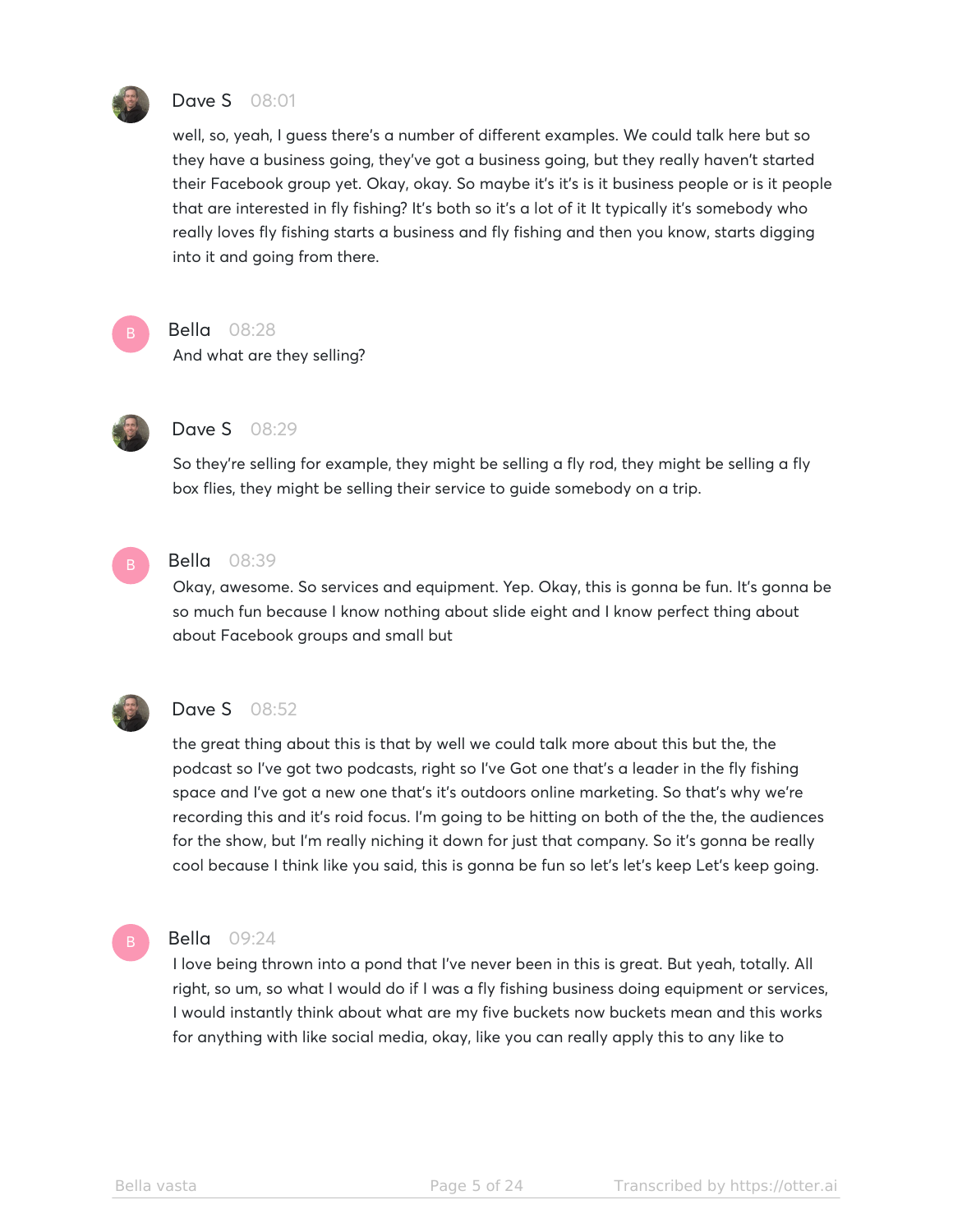Instagram when you had Gen Harmon on you could do it to to YouTube, you could do it to almost anything, but I want you to think about five buckets and that means five topics right? So maybe you One is all about services. One's all about equipments. One's all about types of fish or types of water or how the fish act different types of weather. I don't know I'm just making this up, right. And and so you come up with like these five topics, essentially, I call them buckets. What this does is it allows you to accurately describe to your followers like, Hey, listen, this is what you can expect in this group. And then you also it helps you create that content long term. Because when you come across things, it's not just a mishmash of throwing spaghetti up against the wall and seeing what sticks. You're like, Oh my gosh, that was a really cool article, or that was a really cool topic, or that was a really cool video or podcast, or blog or group or something that had to do with one of your five pre determined buckets. And so that's, that's the first thing I would do. You got to have a direction because you can't just say, Oh, it's a general fly fishing group. And it's like kind of whatever I want whenever I want Because then that what that does is that creates for the administrator a lot of stress. Yeah. And and Dave, like you'll you'll wake up every day feeling like a failure because you're like, what do I post today? Oh my gosh, I haven't posted for two days i, this is terrible. I know I should have done this. Why did I do this? And so if you have your topics predefined, you can create your, your what I call foundational basis content that you can then schedule so that when you do have those on the fly thoughts, that's the extra cherry on top. Does that make sense? Yeah,



#### **Dave S** 11:36

yeah, I got you see. So you basically you can schedule all this content. So you can go in and have your buckets. So you're making sure to dig into that and those posts, but you can also just add some random stuff along the way. You also I mean, questions, right? You want to be asking a lot of questions for the group. Um, yeah, so I mean, so the first thing is the strategy of the content. So you got to figure out like what your topics are right? And you put that in so you have your basic foundation and look And let's take it just for example, just so we keep going on this niche down even more. So I was just talking to somebody this week and they have a, so a waiting staff, it's this thing you use in the water, it looks like a stick, but it helps you from not falling down when you're crossing the stream. You know, I mean, so it's really cool. And this was actually really cool because it actually tells the temperature of the water. It's got all sorts of nerdy cool biological stuff. Yeah. So you stick it in the water, it tells you exactly the temperate, which is cool. But anyway, so But the interesting thing about this is that I've been working with this company who produces it, but I was just talking to a guy who's actually helping him be the US distributor for this product. He's in the UK. And, and he was just struggling with all this content creation. Like he didn't know he just felt like he was the little guy. How did he grow? You know? So let's think about him. How do we help him create a Facebook group if you're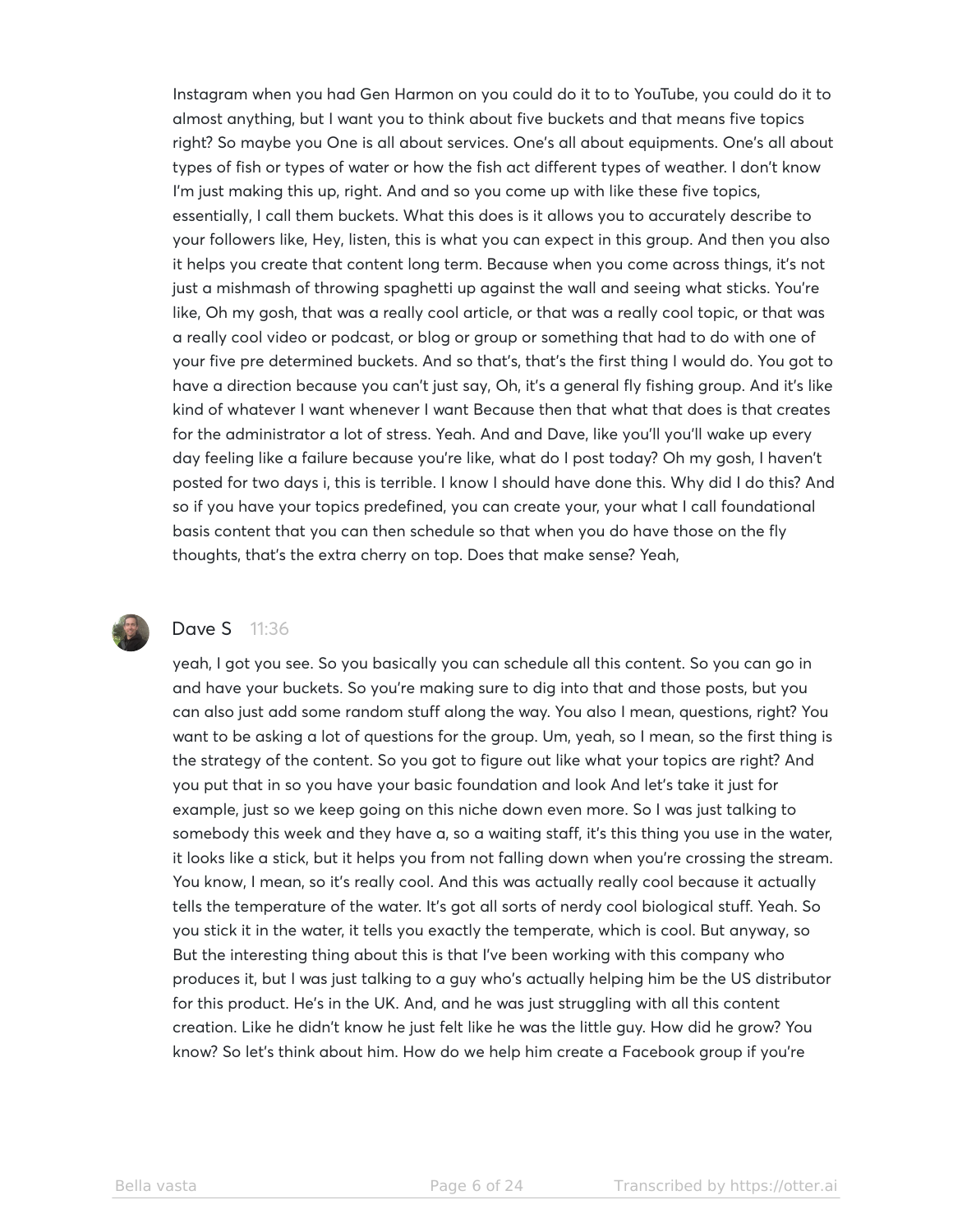thinking about that waiting staff and some content and I can fill you in as we go?

#### Bella 12:53

Okay, um, the very first thing that came to my mind and this might be a little space cadet II, but I just have to say this. Yes, um, you don't have to To be on Snapchat in order for this to happen, but I feel like Snapchat glasses would be this guy's like best friend, because they're glasses that you literally wear and you press a button up at the top corner and it records 10 seconds of video or you could take a picture so so like Think of yourself as like Inspector Gadget, and, and they're waterproof too, by the way you can put them under water, although I'm sure it's pretty murky. Yes. And because when you're going across the water in this imagine the point of view where you're actually seeing the person's two hands using this waiting staff. And and then you can see what the temperature is on this staff, right like it's the point of view is scroll stopping. So for one of the five buckets for this guy, I mean, you literally could be like, you know, Mondays walking and you're walking is always in some sort of body of water using these things, you know, and you can make like a one minute video. It doesn't have to be that big, but you can just it's kind of like a demonstration. Another one might be Um, gosh, I don't know enough about this. So you're gonna have to help guide me. But I'm wondering, you know, knowing about cuz. Okay, so fly fishing. So learning about and I don't know the audience but yeah for me as a novice learning about different knowing how to look at the different lakes or streams or reservoirs or whatever they are to know that, Oh, this is the spot where you could fly fish and this is the spot where you shouldn't fly fish because XYZ exact so more so like staking out where you can go Mm hmm. Um, maybe if you're a guy, or these people guide Yeah, let's



#### **Dave S** 14:40

take that lead and let me kind of riff on this level because so we got these five buckets. So potentially, so I like the first one, you know, Monday. So basically you're breaking out into say days a week. So if you had Monday through Friday, you might have Monday as your, your walking thing or your fishing day or whatever. And then maybe you have another day where you're, you know, I don't know, doing whatever but you want to break it up by day and have a specific Kind of a theme, is that the way to do it?

#### Bella 15:03

You could but I actually try to encourage people not to do that because I think it gets really stale after a while. So do you think every Monday is gonna be the same thing? You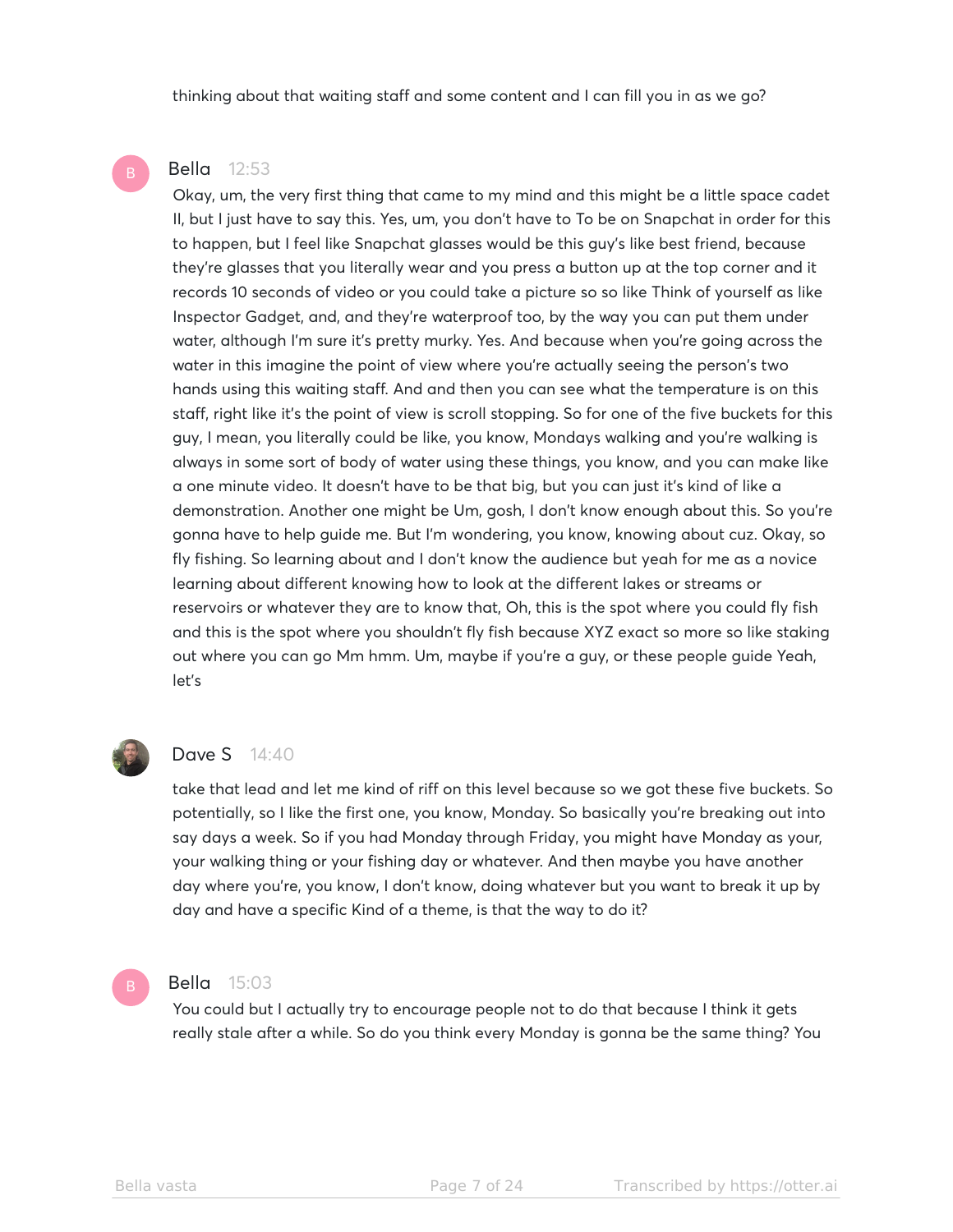know? So that's kind of why like I almost in a group, I would say just when you get going, I would do something like Monday, Wednesday, Friday, and not every Monday is the same thing. But your topics are always like kind of mulling around. Okay,



## Dave S 15:28

okay, gotcha. Gotcha. Because



#### Bella 15:29

the worst thing that happens is like when people are on autopilot, and they're like, tasty Tuesdays or what? Yeah, it's just like, it's boring. Seriously, come on.



### Dave S 15:39

No, that was all that's like old school stuff, I guess.



# Bella 15:41

Yeah. So but but what I'm saying is the way in which like, almost don't be predictable with when it's coming but be predictable with the types of messages and content that you're providing. So you know, if there's if there's one bucket where it's like a show and tell kind of thing. And you choose to use the snap glasses or Snapchat glasses or a video of any kind Honestly, I mean, it could be a talking head if you want it, but it seems like this would be more of a show and tell kind of thing, then that could be one of your buckets. Okay. And how does he in that was a question, you know, how does he compete with the big guys, right? You've got these big companies, these bigger companies who have this great marketing budget and they're killing it with their Instagram photos and their videos, their production and in Orvis is one of the big companies, right. They're this gigantic company. And they're a great company, by the way, they're awesome. But so how does he compete because he feels like he can't he doesn't have the time to create the great content. So is it okay to create just a little video here and throw it on there? That's if it's not perfect. Totally. Yeah. So I mean, like one one time that this guy goes out and he like, I'm just gonna keep using Snapchat glasses as an example. But like, let's say he goes out and he takes like 30 4050 different snaps, which is just 10 seconds each right? He now goes back to his office and he has all this content. So He could create, you know, a 32nd video. And he could create 530 second videos off of one time going out, and then be talking about them and posting them in the group. And then that's how you reuse them. You know, like maybe you play the video, but then you also have a post that breaks it down into talking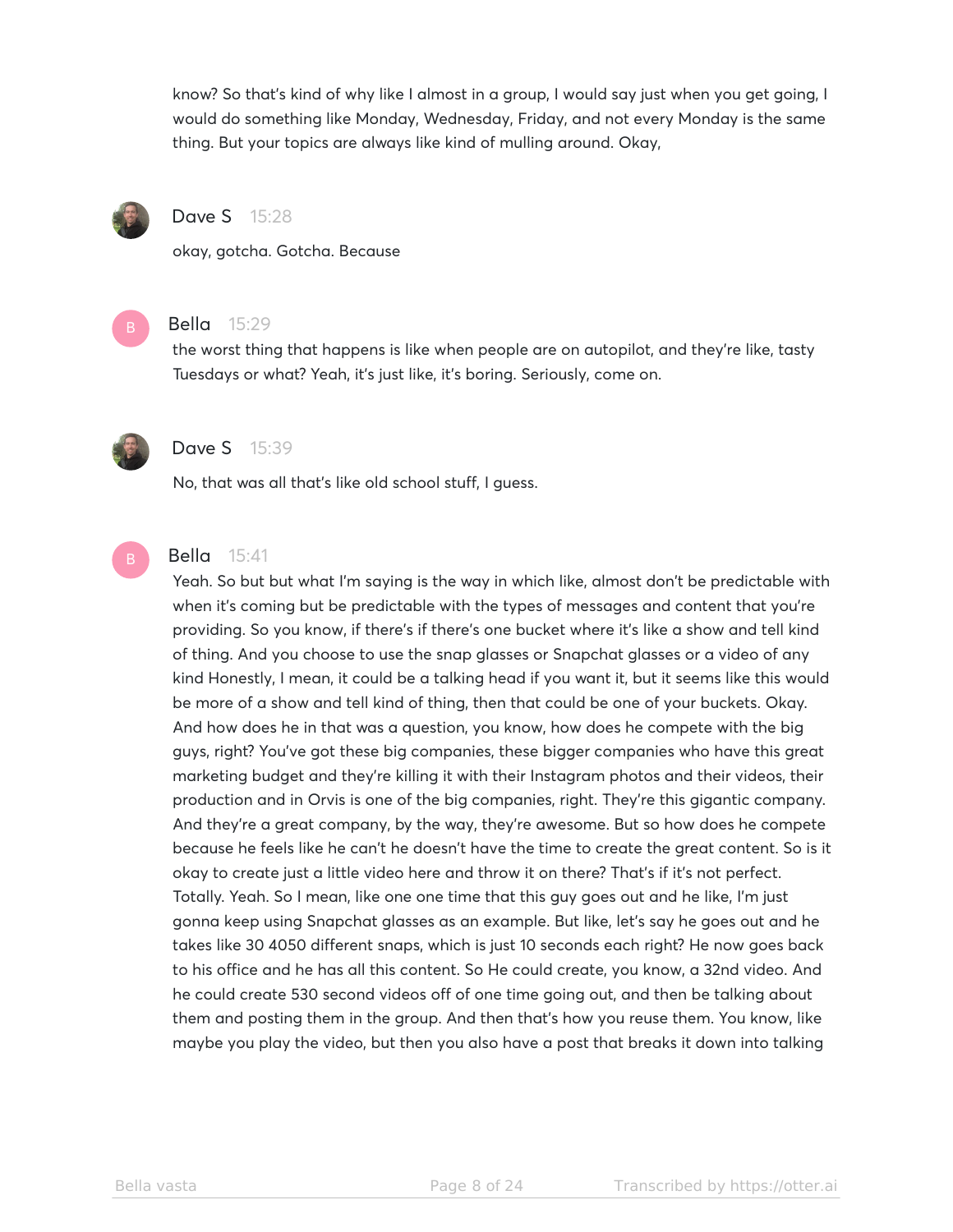points or something or you start a discussion on it, or you say, Hey, I'm gonna post a video tomorrow and it was this place and it was this time and it was this set it up. Who What do you think the temperature of the water was the person comes to this. So like, there's a lot of different ways that you can reuse the content but in terms of how does he compete with places like Orvis, um, it's, it's, he is unique. He is that person. He's not this big box brand. And if he reframes his thinking to realize that these people want to connect with another person that they can see themselves in, you know, like, imagine he is going across and he has these glasses on and he trips and he falls. I'm pretty sure we've all done that. You know, that right there is something that a big box company might not show, but that he could post and you can be like, Oh my gosh, like this dude's just like me like, he's goofy like me, or he's not as polished and I think, especially nowadays, like people want to see things that aren't as polished but at the same time are straight into the point, right? I don't want to watch a five minute video of you stumbling around. But, you know, give me some bloopers or, or something like that. And that's, it's the humanization it's the human side. Yeah, that those big box companies can't compete with when you're yourself you're representing your company, or the company that you work for you are now a human being a person and you're not hiding behind a logo. And that in itself, my friend is a major advantage over any corporation anytime.



### **Dave S** 18:50

So that that's great now and what if again, so starting out, you don't have hardly you know, you've got just a couple people, you know, you're a couple buddies or the group. Yeah. How do you grow That Facebook group,

#### Bella 19:01

okay, so there's a lot of different ways depending on what you have access to. So I'm just gonna rattle off a bunch, and they may or may not work for everyone listening. The first one is you can send an email and you invite everyone to the group, the second one still does have to do with email. And that is maybe if you already have a nurture campaign going on, or you have a way that people come into your company. off the bat, you offer them like, hey, join our community. And it's, you'll get XYZ which are goes back to those buckets, right, you can expect to learn or see or hear or get or whatever it might be. The other thing also has to do with email is put it in your signature of your email, hey, join our group or however you say it, like have an invite in that like right underneath where your signature is, you know, like make it like a call to action. So those are three right there. Another one is from your Facebook page, go ahead and link your group to your page and then invite them by by changing that call to action instead of like There's a lot of different call to actions you can do. But you can put join groups, that's one of them that you can do.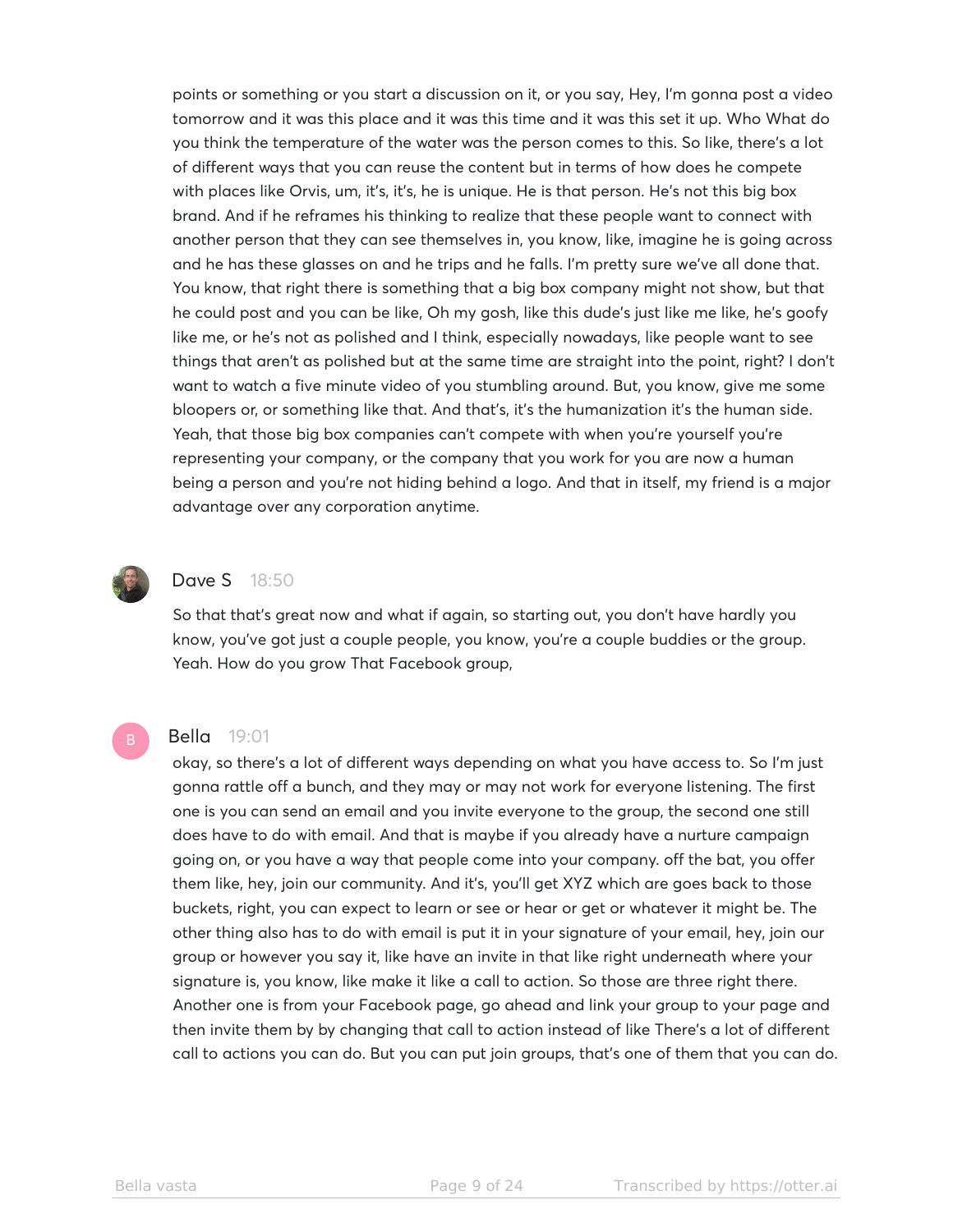You can also do a cover video or a cover photo, and have that call to action, be it so if it's a photo, have that photo with like a big old arrow right down to that join the group button or have a whole video that's like basically like, do you want this and this and this, and this and this join arcs. There you go. Click here, you know, like, like a promo video for it. Yep, you can create square videos for it. And you could post it on your Facebook and Instagram. You can do Instagram stories or Facebook stories. And what I love, one of my friends Chris Straub does this, he, he had a group for a little while, where he would post it on like screenshots of what was happening in there or what he was teaching in there. But then he would take the coloring tool and scribble over it so you couldn't see it and basically say, join the group to see the rest of it and he would tease it on his interest. grammar Facebook stories. So it's kind of like a foreplay. Right? The other thing that you can do and sorry, I have like, way too many ideas. Oh, great is, um, you know, you can take that group URL. And the problem is, you don't want to say, Oh, go find my XYZ fly fishing group. No, because then what happens is people are typing it in, they're searching, they're looking, they have decision fatigue, they get lost, they get confused, and they bounce away. So the way that you avoid this is you go to your website, you download something like Pretty Link, that's a plugin that you can put in. And you can say, you know, XYZ fly fishing, comm forward slash group. And so that's what you can tell people to go to, and that link will redirect them right to your group. Okay. So that's really important too. Like any of my groups, I can give you a URL, and it goes straight to it because if you have people search for it, they're going to get lost and you will lose them. Oh my gosh. All right. I mean, like, my brains going really fast. many more things I could give you



# **Dave S** 22:03

this. What I love about the podcast is that, you know, it's all recorded. So even though I didn't track it all, I'll be on



#### 22:09

the show notes. Exactly. Yeah,



# **Dave S** 22:11

the show notes are I love I love all parts of the podcast. So it's good. Yeah. So so those are awesome. So another big question, you know, that comes up is, you know, again, time, right? So you've got this group going starting out, you know, you got to help, you know, you're the person right, maybe starting out, but how much time do you take to moderate? How much time do you have to go in yourself in the group? And how long do you get to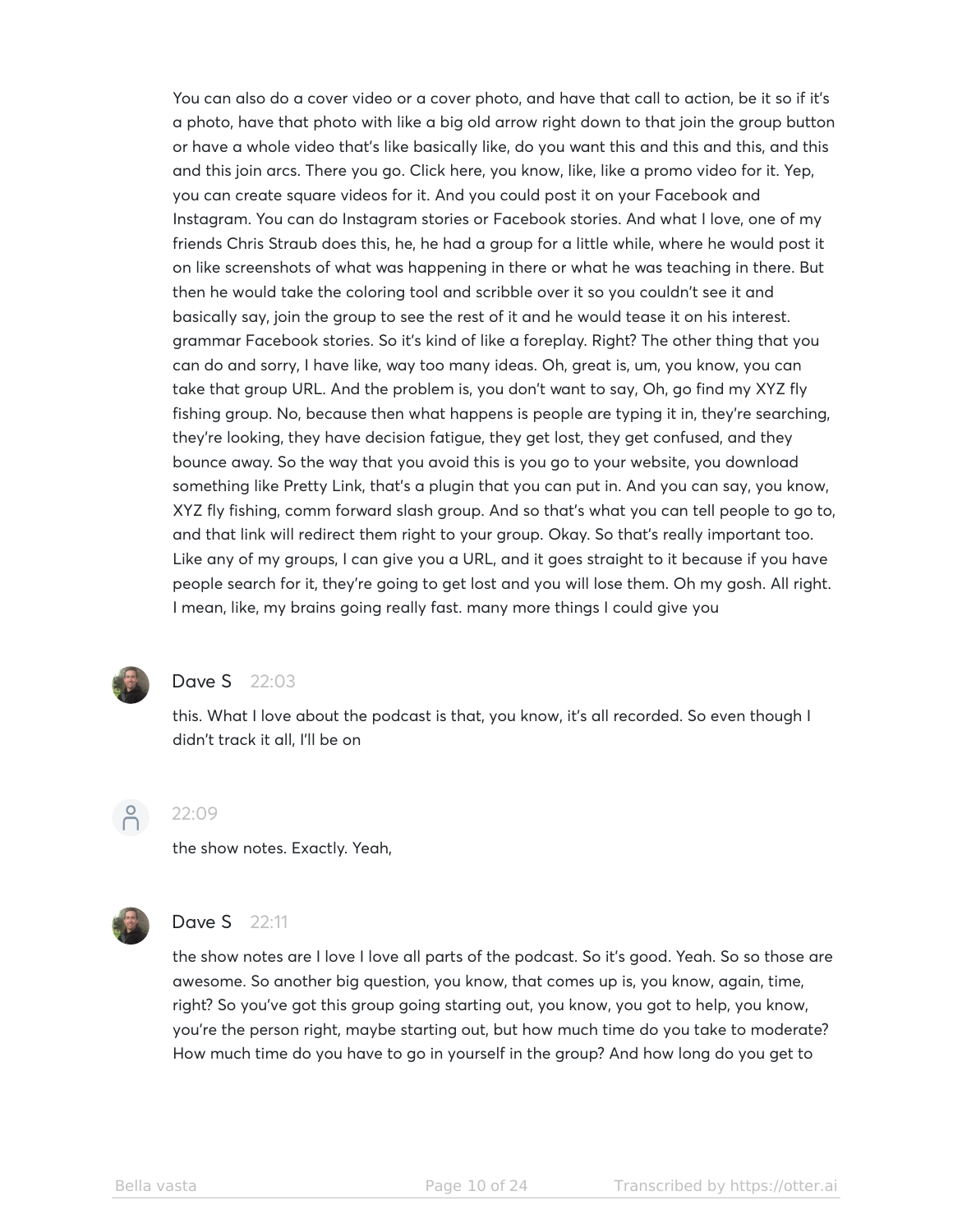that point where you can kind of step back a little bit? Or, or can you?

### Bella 22:35

That's a fantastic question. And it's gonna vary depending on the person. So if you have a plan, it all comes down to like systems. So if you have a plan, and you know that next month, you want to focus on summer issues, according to all five of your buckets, you could go to Starbucks, sit down for an hour to write out your content, schedule, it all And so that you have, you know, two or three posts coming out each week, for that month, and then you just go in and interact and engage with people, right? Because only part of it is scheduling content. The other part is engaging with people and showing up for them and responding back to them. So it's gonna vary depending on what kind of promises you've made to your group, and what kind of leader you are, and what kind of purpose your group is serving. for comparing contrast, right, yeah, I'm a support group right now for COVID and people trying to navigate through the ideal loans and the pvp. You know, you're gonna, if you're in a group like that, you're going to expect the moderators and the admins to be answering you very quickly. And the successful ones are the ones that are answering within 10 minutes. Yeah, the ones that are getting it taking a day to get back to you is letting panic set in and people are finding their solutions other places. Now, if this was just like a two Typical Small Business Group, right? And you had like casual discussions, or maybe you met a couple of times a month in the group, and people already expected it, then it's going to be a lot less work than something like PPP, or you know, the loan. So it really depends. But beauty of this Dave is that you, my friend can determine. So if you want to be in that group all day long, then you can do it. If you don't, then you can devise a plan to make that happen.



#### Dave S 24:28

Gotcha. And that plan might be just to get some other moderators in there to help to help with that. I mean, I guess you eventually you got to get going a little bit and then you can kind of slowly move away and then what about Yeah, maybe can talk about that. First it can you actually add people to help with the admin?

#### Bella 24:45

Yeah, so there are things called community managers, but I don't believe that you can really hire someone on to do a job unless you've done it yourself. And I kind of feel like that about everything in business and in life. You have to be in the trenches. So, and and you'll probably fail the first five times, honestly, because a community manager is a newer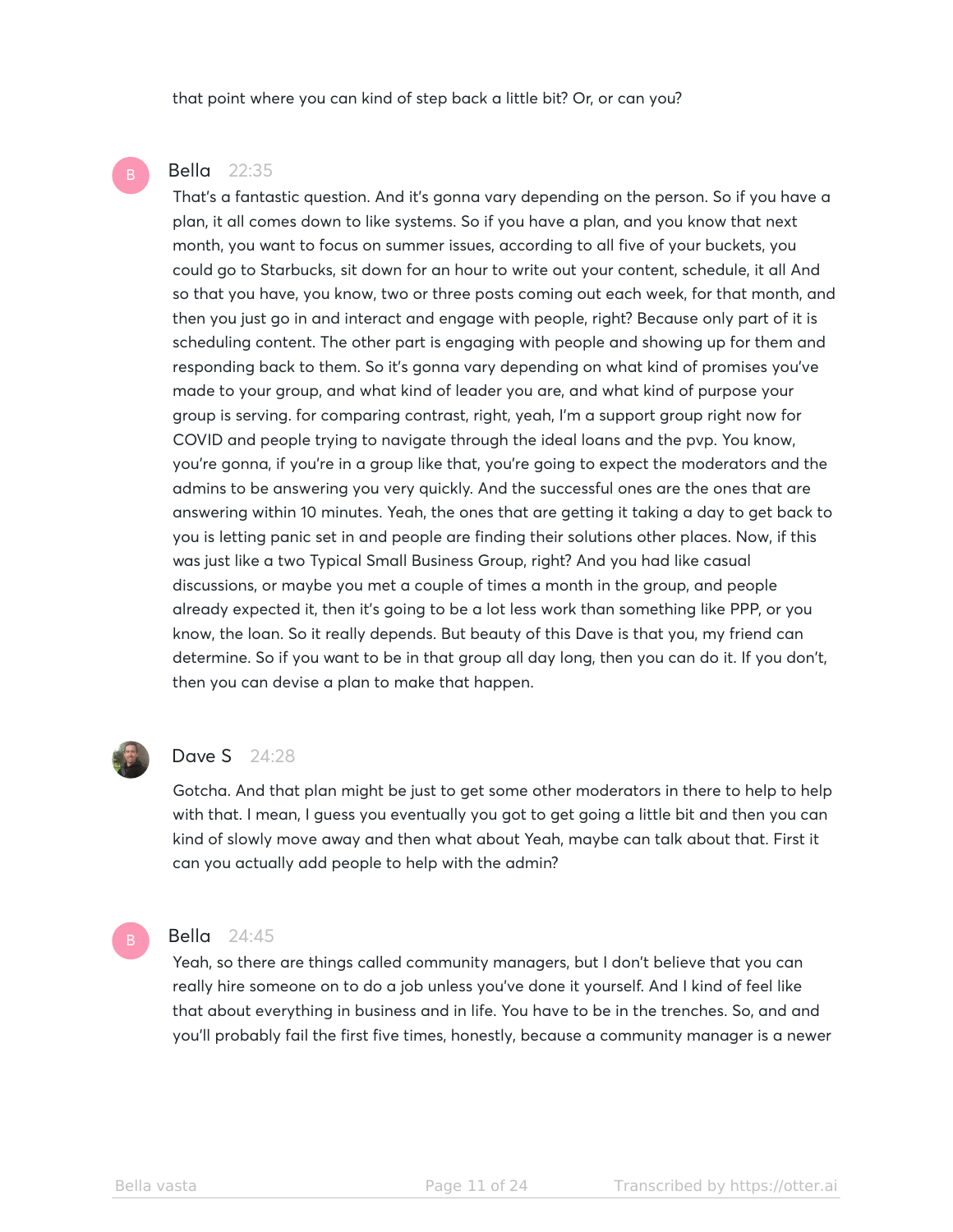kind of job and title. And it's very close to like a virtual assistant. And you're like, well, what's the difference, right? And so, it you have to get really clear on what you're looking for, what your outcomes are, what your goals are, and, and what you want them to be doing. And it's difficult, I really would encourage you, if you're starting a group, you shouldn't be in it to try to get out of it and think it's going to run itself. Most of the time. If you're starting a group just like this client we were just talking to you about, you're gonna want him in there all the time or being like the spokesperson of it. Could you have a VA that you hand off the content that you sat down at that Starbucks or whatever, and wrote out and said, Hey, virtual assistant, can you schedule all of this for me? Can you do that part of the work? Sure. But you know, it's important that that person needs to be in there. If you're a big box company like Orvis, then yeah, you could have a bunch of different moderators, because we're not getting on that personal level. So again, it kind of goes back to What's your goal for the group?



# **Dave S** 26:11

That's right. That's right. Okay. So that makes sense. And then keep talking about just a couple of general things we might have kind of glossed over at the beginning. So if, if you're setting it up, I mean, there's a couple things right, you can add the questions to ask description. Can you talk about some of the things you want to make sure to have in there, when you're kind of setting up your group?

#### Bella 26:28

Yeah. So um, you can ask three questions when people go in, and you can also have them, um, you know, check to agree to the rules. I always, always, always encourage people that one of those three questions needs to be what's your email address? Yep. And I really feel strongly that you should have a nurture campaign on the other side of that, and it should literally be like, hey, thanks so much for joining the group. Here's what here's who I am. Here's what you can expect for me. By the way, I'll be back in your email tomorrow or next week or whatever it's going to be and and almost set the extra But the other reason to this is that if you have an important event coming up in the group, or you have an important launch or a message or Facebook just decides to poof, it's gone tomorrow. At least you own it. Yep. Um, the other thing that I would suggest is with these questions is I don't think people actually give enough thought to these questions before they do it. But ask them, what's your biggest challenge around? subject? Right? So because right there is your buckets, right? There is your content, right? There is your I don't know what to post. Well, you're getting it all the time. And, and I would, I would highly do that. And then if you want, you can say, you know, how did you hear about us or How'd you get here? Or another question that will help give you content or or prompts. Now, the toughest part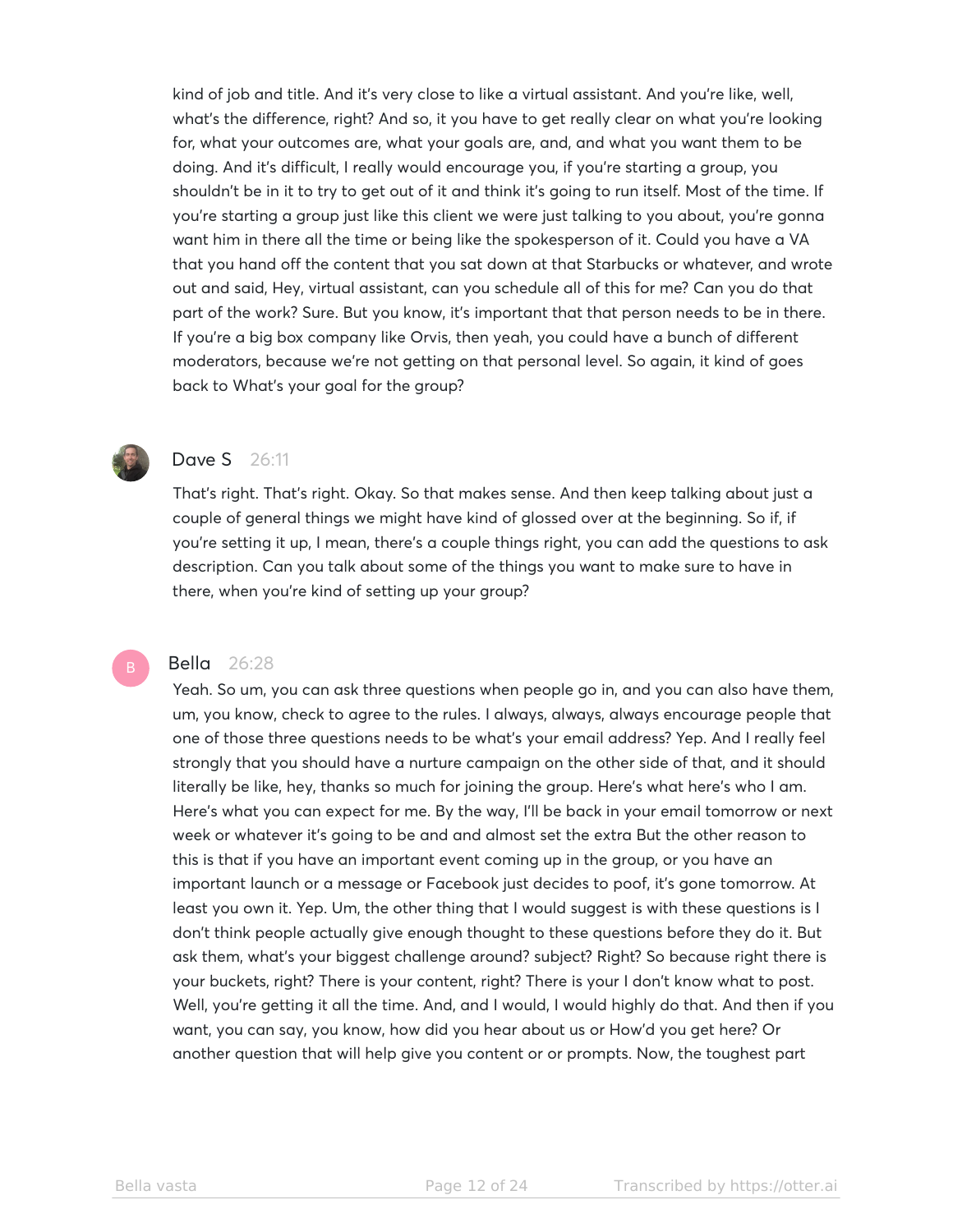about this too, is that people always say, they come back to me like a year later. And like, Bella, how can I get all this information they just collected? I didn't write it down. Well, you're screwed. Sorry, but you're screwed. Yeah, um, But if you use this really cool software, I will forward it to you. It's a \$300 one time purchase, you install it, you can use it on as many groups as you want. And what it does is with the click of a button, it automatically puts it into an Excel spreadsheet. This Excel spreadsheet, aka Google Drive, she like a spreadsheet, right? Um, this is this is where the magic happens, Dave, because you can do two things. One, you can give it to your virtual assistant or you and you can put it into your email, client, you know, ConvertKit, or whatever it is, and start those nurture sequences or two, you could hook it up to this is where it gets really geeky and really exciting. You can hook it up to Zapier zap, er, and you can make it so that every time something gets added to the spreadsheet, it automatically puts it into a list in your email or your your email, campaign or right and then that automatically triggers that nurture sequence



# 28:59

but All

## Bella 29:02

right, that's awesome. If you wanted to go live, like you know, every Friday and just answer people's questions, then that's something else, you know, you could just pull up that spreadsheet, and you can sit there and you could be like, okay, so Joey had this question. And here's the answer. Susie had that question. And here's the answer. And in that way, by going live, you can actually, people will fall in love with you more because they can see you and they can hear you and it, it helps you, it helps them know like and trust you and connect with you even more, you know, and then you're not sitting there thinking. And I know Bella said I should go live, which they talk about. I don't really feel comfortable on camera, but these people are literally giving, they're handing it to you on a silver platter. It's just your system needs to be operating in such a way that it's smooth like butter, and it's and it just really is supporting you. That my friend, is how you really rock it with groups and take it to the next level. Always know what to say.



# **Dave S** 30:01

That's going that all just comes back to basically asking those those good those three questions and and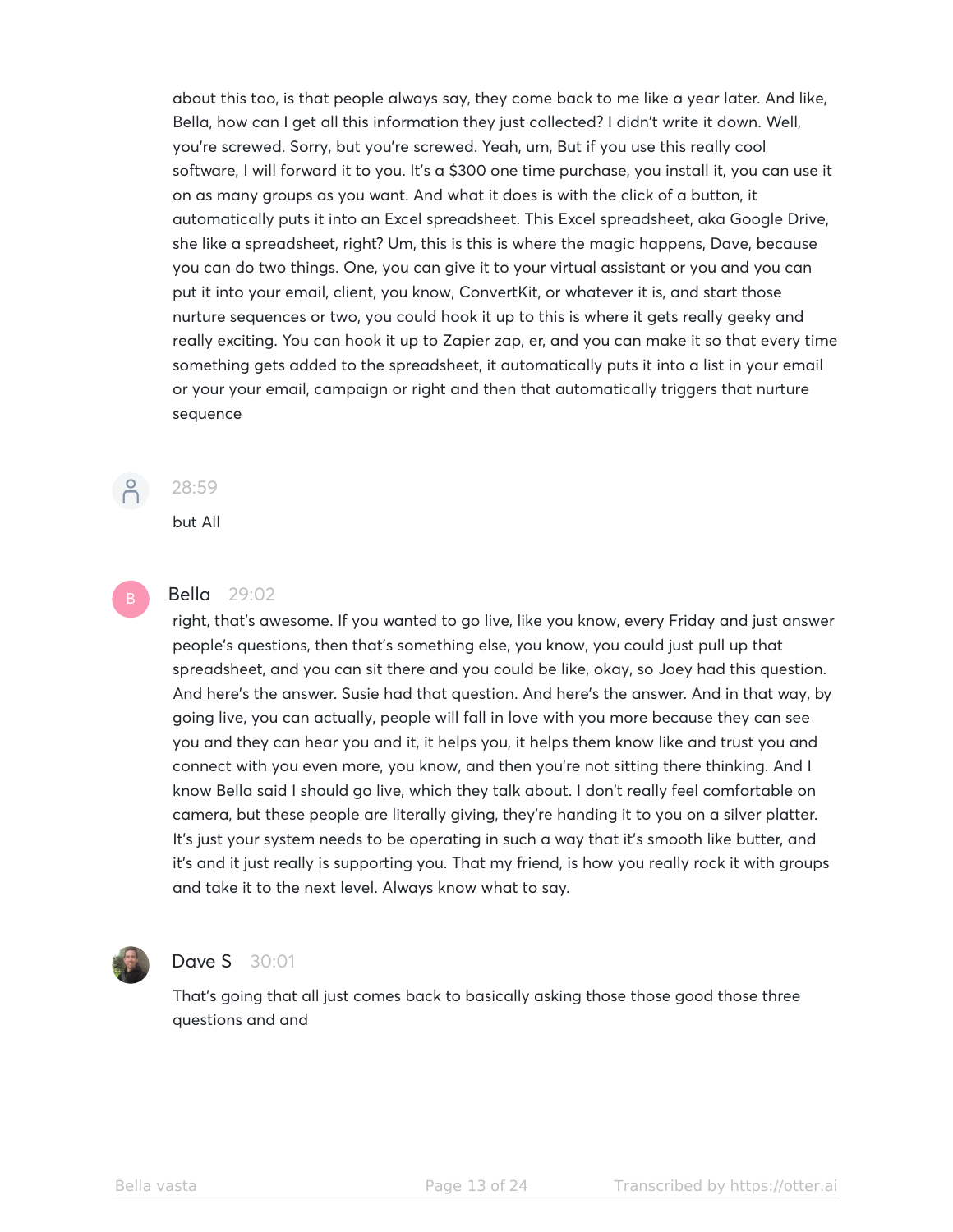#### Bella 30:08

keeping good track of those Yeah, yeah and



# **Dave S** 30:10

I I typically I've been just I have the same thing and I like you said I've got a whole list in my Google you know drive of what these people have said and you know, again I know exactly what the number one struggle is because you know, they're answering it there's I had a Michael Neal on from the solopreneur hour podcast and he dug into the Zapier and the it was pretty awesome all the all the nerdy stuff so I'll put a link to that in the show notes as well as the stuff awesome you talked about in okay and then also what about so you know, the rules What do you Is there a guide is there anything we can let people know what what they need to have in there for the rules?



#### Bella 30:46

Um, you know what, I would honestly just tell you to copy Facebook's, you know, like, go and click from they give you suggested ones and then I would consider if you needed to add any additional, um, but yeah, I wouldn't get too To call



# **Dave S** 31:00

to crazy about that. Okay, so not too big of a deal.



#### Bella 31:03

Do you want some engagement ideas?



### Dave S 31:05

Yeah, yeah, you know what, you could take this wherever because I mean there's so much we're not gonna build even you know, I mean dig into everything I I'll put links to you know, I know I heard a little bit with Michael stelzner and that that podcasts and stuff so



#### Bella 31:18

Oh, awesome. Yeah you um, did you go to Social Media Marketing World? No,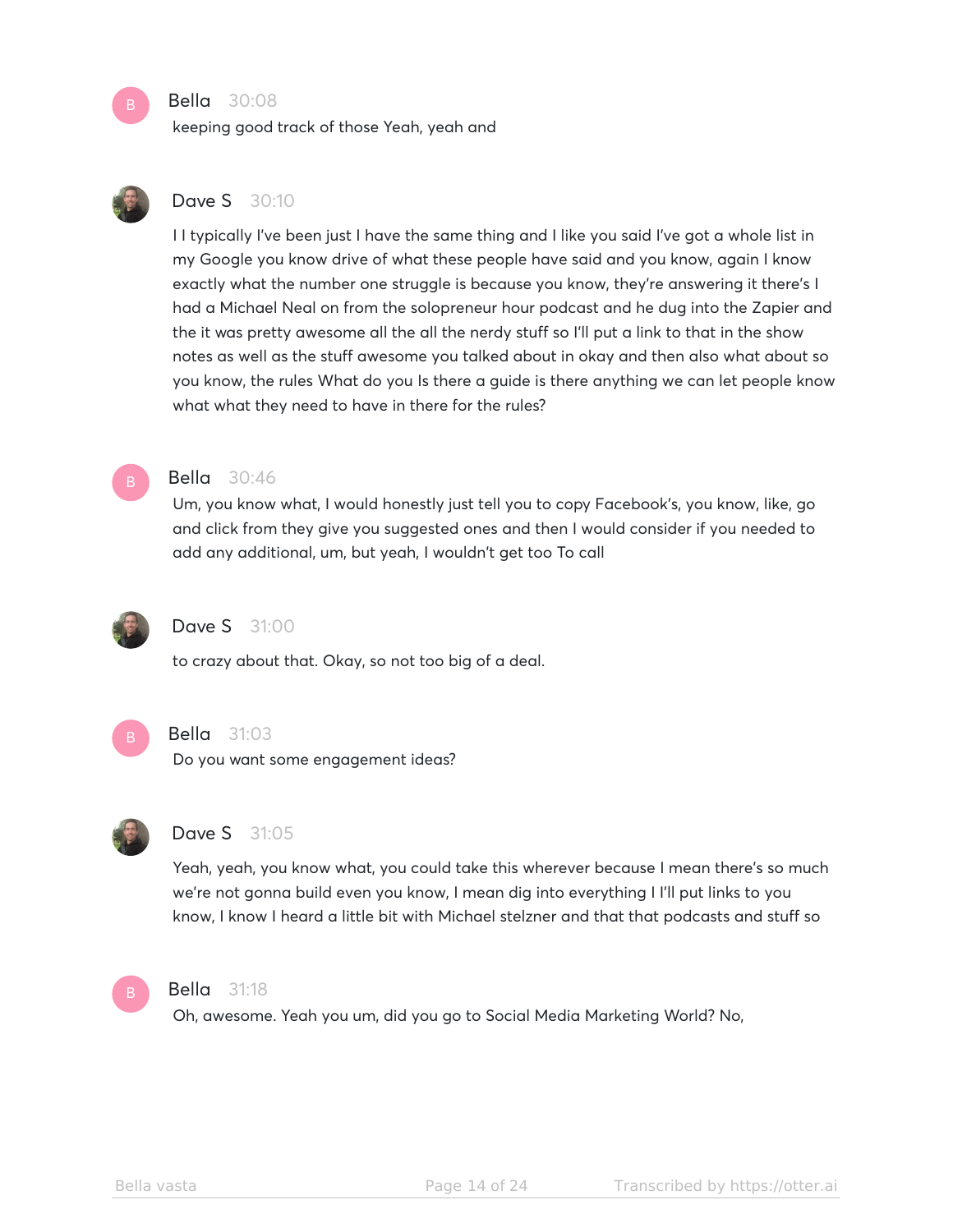

#### Dave S 31:22

but I'm planning on this this year. I love stels Well, I know I know that's the that's the one thing hopefully it comes back but but no, that's that's a high on my list to get out. I've Pat Flynn and some of the his crew you know, that whole they've all been kind of mentors for me over the years. So



#### Bella 31:39

that's awesome. Yeah, good people. Your podcast sounds amazing. Yeah, it's



# **Dave S** 31:43

it's a good it's a good crew. The cool thing about the fly fishing and outdoor space, especially the fly fishing is it's super, super conservation oriented, you know? Yeah, about the fly fishing but it's about conservation. So that's where my passion I'm kind of the outdoors online is kind of the Yin yin and yang sort of thing, right? That like almost polar opposites kind of bringing those together, but Okay, well, let's just let's jump into what we covered a little bit on promoting the group. Is there anything else you know? And I think that's the straw, you start with a little group, you know, do you need to get to where you have thousands and thousands of people can you know, with 50 people can you have a good engagement?

#### Bella 32:23

So size doesn't matter when it comes to Facebook groups. What matters is the engagement. And you I would rather you have 50 very highly engaged people who are like little birds chirping waiting for you to feed them, then 5000. Don't ever come to the nest, you know what I mean? But I do want to drop some ideas on just the different features and problems and solutions that we've been able to solve in there if I if I can refer so yeah, go for it. All right. So I'm in Facebook groups. They have a section for events. And I highly recommend that people put together events like so that means, like, if you're going to go live, create an event, people love to know that and then also put it up on the cover profile. Don't be bashful about changing that cover profile, we all have access to Canva it's super easy. And it also keeps it really fresh. So if you're going to go live, or you're gonna, you know, have a challenge or, or you're going to do something, don't be bashful and do an event. And when you when you do an event up to I think it's 500 people it will or maybe it's 100 I totally forget right now up to a certain amount of people it will automatically invite everyone so everyone will get well you shouldn't you guys and then every single time you post inside that event, anyone that like said yes, I'm going they're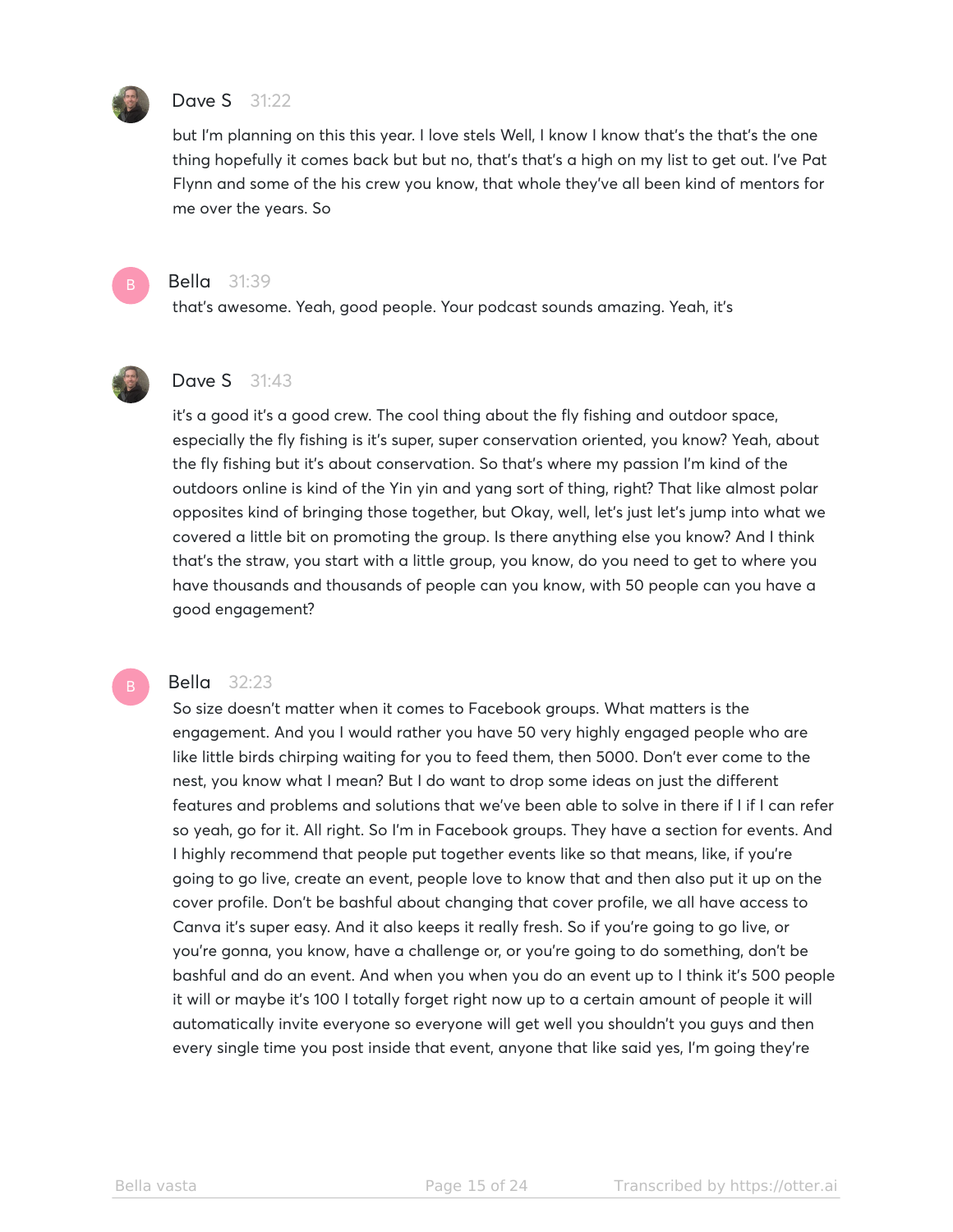going to get that notification. So that's only going to help with engagement nice. Um, the other other thing is like, if you go into settings and you make your group a social learning group, Which I honestly I think every group should be, it will give you access to units. units are really important. It's kind of like a, like a virtual filing cabinet, if you will. So maybe you have a couple of topics that keep coming up, or maybe it's your five bucket topics. Or maybe it's like, you know, how do I start a business and fly fishing, or it's something that keeps coming up, you can put it into a unit so that when people ask all the time, they actually can go there, because the biggest problem, Dave, is that once we post something on Facebook, it decays. Yeah. And and the other thing is, is that Sure, we can use that search feature. But yeah, I don't know about you, but that search feature never shows, or no, yeah. So if you as the moderator can create these units, and you can, you can attach these posts to them, like, you know, oh, wow, that was really good posts, I want to make sure we don't lose it. And you don't want to just add it as an announcement because you're limited there. That's a really good idea. Um, something else that I would encourage you to do and now We have meeting rooms that just came out, I would encourage you to get people on camera in a meeting room and and that could even just be like open office hours or from Friday from four to five, you know, grab your favorite beer and come on and hang out with us. Like it's just a way to get people to bond and if people are bonded and they feel like they know other people in the group, they're going to be more willing to actually share, engage and ask their question, even if they think their question is stupid. We've all heard that too. Right? Oh, I don't want to ask it. It's dumb. I'm sure someone else asked it. Um, the other thing is that with you want to make members feel special to and again, this is something that your guy again Orvis can't do but you're let's just call him Joe. Something that Joe can do that like Orvis can't do is Joe could very easily and it's going to be different in different places. So I'm just just generically using Starbucks because everyone knows Starbucks, but I'm sure people have different feelings about it. But we Just gonna go with it. But you could very easily just buy a \$50 gift card to Starbucks, take a screenshot of that virtual gift card posted in your group and say, Hey guys, Happy Saturday, free coffees on me up until \$50, it runs out, I just asked that, you know, you only get at all and you don't abuse it. And all of a sudden, like, Whoa, this group is cool, it's cool. Even if you don't actually get out, go do it, you could do it. You could do that with Dunkin Donuts, you can do that with like, almost anything because everything is like a virtual gift card now, right? Um, so that's just kind of a cool way you could run a challenge. You could, um, you know, say hey, like this week, I want everyone to post a picture of X or go out and try to use this lower and take a picture of what you caught with it. Or I don't I don't know what it looks like in in your, your, your thing, but you know, you could do a challenge. That's always really exciting. Yeah, um, the more that you can kind of show that challenge and I also encourage you if you decide to do it, too. You guys don't all always make it about just the, like, the obvious like fishing, right? You just said it was conservation, right? So maybe you could have a challenge of like, Alright guys, um, I want to see who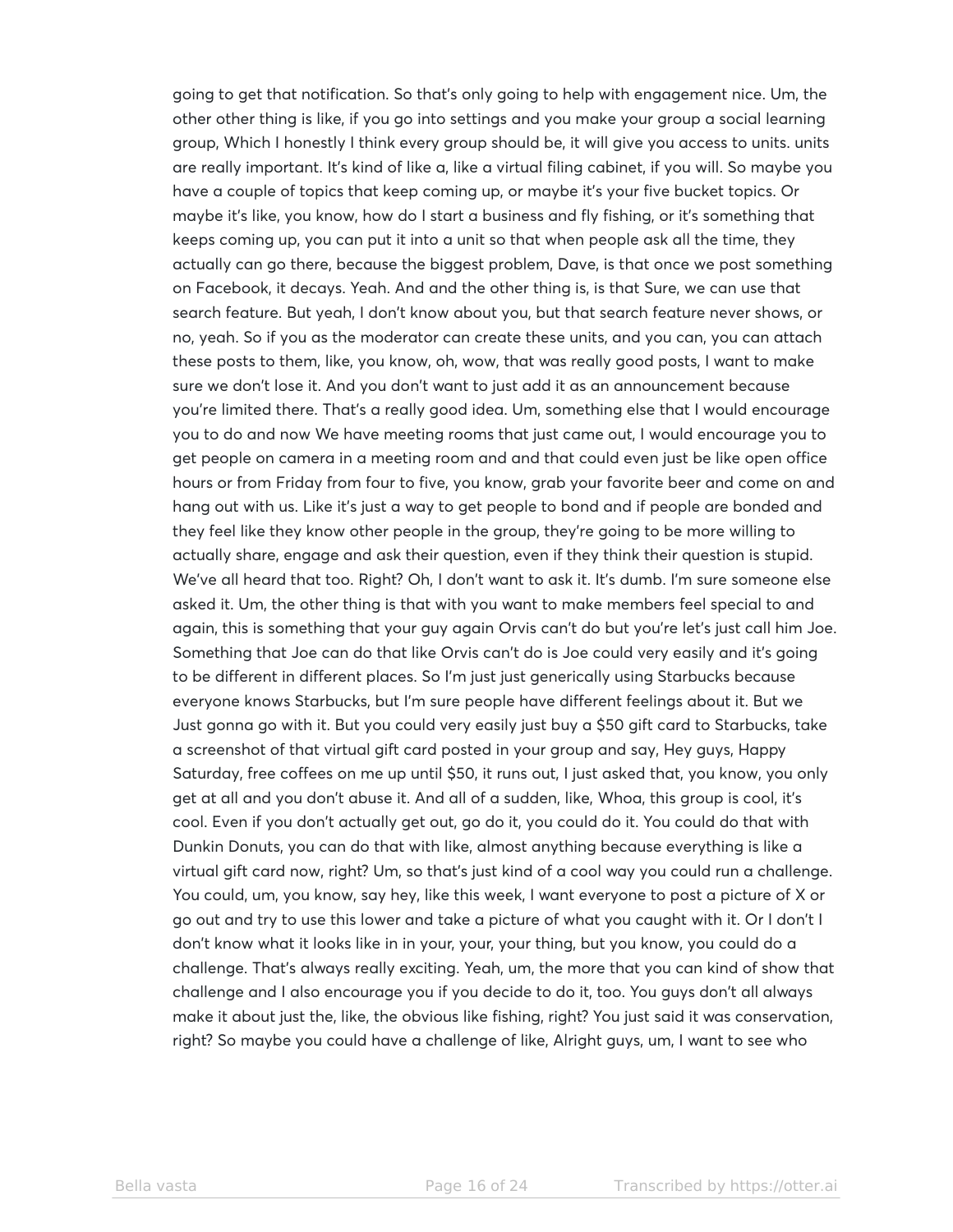can pick up the most amount of trash this weekend show me a picture of your, of your mom your bag when you're done. And the biggest bag wins a \$50 gift certificate to Amazon or, or to your company or something like you could do that. Or if it's a bunch of business owners you literally could do like, Hey guys, we're gonna do a squat challenge who how many squats can you do in a minute like, right? And that's just to get you up out of your chair because you're sitting there all day working, or there's or planking challenge or something. Don't be afraid to appeal to someone's like humanity like who they are as a person and not always be business. I'm going to take a deep breath today even questions because I could keep going Yeah,



## Dave S 38:00

yeah, so I will. So when I had the unit, I just want to go back to that quickly because I think that sounds like an awesome thing. So basically, you've got these units, which helps you if you want to, you can put them into maybe the, you know, for your five buckets, right, your different things and it helps you put your content in there. So I mean, in you can put basically as much content as you want in these units. Is there anything else to know about these is it pretty straightforward and getting started with them.

#### Bella 38:25

They're the bomb, calm, Dave, you can do whatever you want. And basically, the only way you can mess it up is by not having a structure. So make sure that when you name a unit, it's about a specific topic. And you don't have that topic, you know, represented in multiple units, you know, you want to be very specific about what each unit is for. But other than that, it's just like, you know, as a post comes up, you up to the top right corner, you click those three little buttons, and you can say add to the unit or create a unit, you know, so it's really a neat way of just correlating the content. Gotcha,



#### **Dave S** 39:00

gotcha. And, you know, as we started to think about kind of wrapping this thing up a little, I had a couple of big things I wanted to touch on one of them was, you know, so customers, right, you've got obviously you might have this might be part of your business and, you know, how do you take those people in the group? Are you taking them out and building? You know, getting, I don't know, leads? Or, or is this more just building the community? And you're not really talking about any your products in there?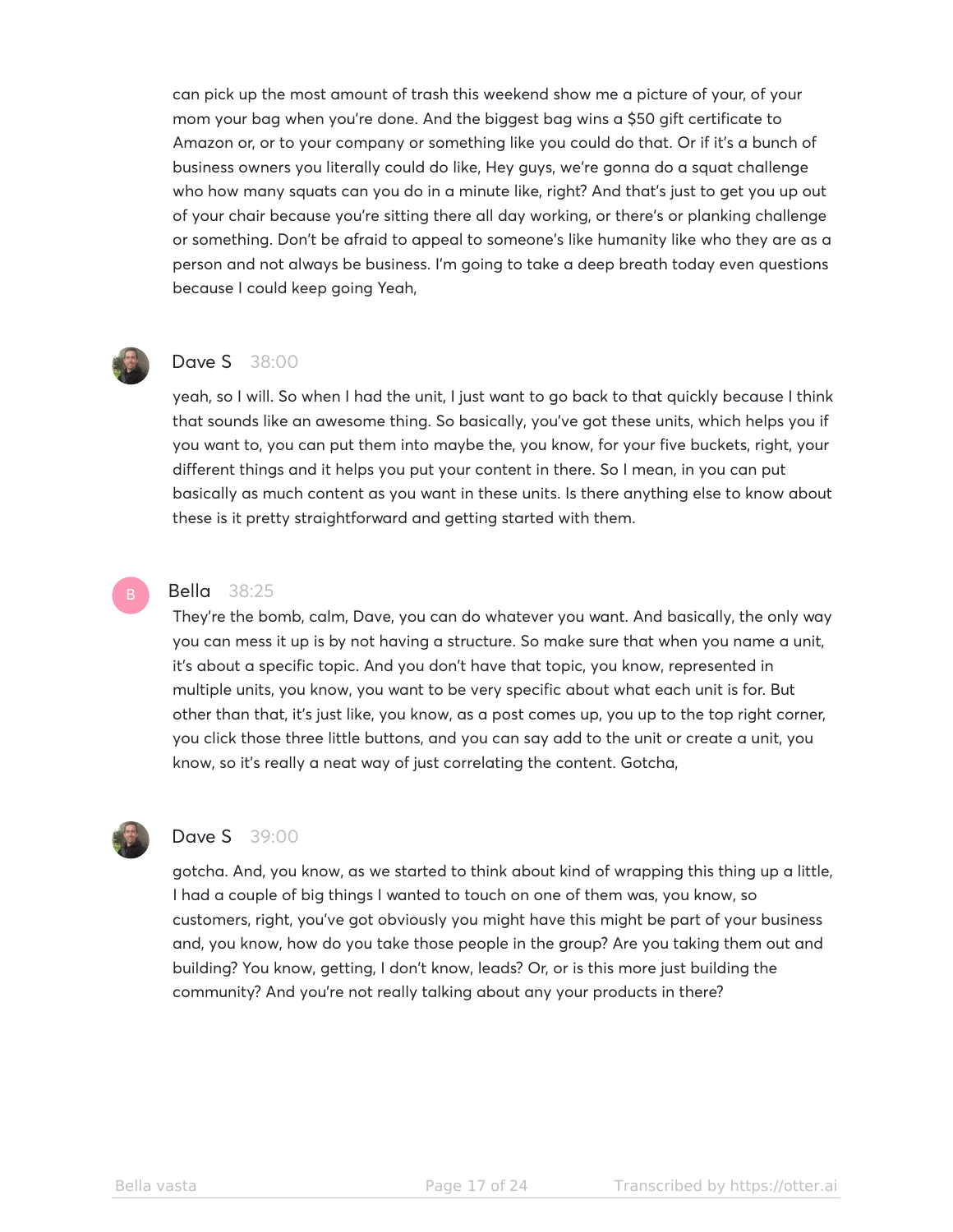#### Bella 39:23

Super question. Um, it depends. And it depends on how you're using your group. So I believe in using groups like a funnel, and so is it top, middle or bottom of the funnel? You know, a top of the funnel would be like a really massive group where you might not be as engaged or as present all the time and it's kind of a catch all. But then in that group, you're like, Hey, guys, if you really like, you know, the general idea of fly fishing, if you want to really get around fly fishing business owners who are trying to scale their business, you might want to join this group and then once You're in that group, you might want to be like, Hey guys, if you're a fly fishing business owner and really want to have accountability, and uh, you know, weekly or monthly coaching sessions, you know, group coaching sessions, then join this paid group where post so you see how like, you kind of funnel it down. Yeah, so the answer, I'm sorry, it depends. Sure. Um, but it goes back to what we talked about at the beginning of the podcast of what's your strategy for the group? Why are you doing this group? Exactly, exactly. Okay, help when I when I consult with like brands, and help them figure out like, their whole group strategy. It's, it's how we play with it, because I believe that almost always you do need a big catch all group, right. And, and then you can once they're in that group, because you've got more of a How do I describe this? Like, everyone's in the backyard, but only a couple of people get to actually sit at the table with you and with you.



#### **Dave S** 40:57

Right, or hang or hang out? Yeah, exactly. All right. They're the ones that maybe they're there till the end of the night. You know? Yeah,



#### Bella 41:03

that's a good one too. Yeah.



#### 41:06

So okay,



# **Dave S** 41:07

yeah, exactly. They call it little kids. All right. What about a resource? Is there any you know, I don't know if there's a book or a some online resource that we can take deeper that maybe I don't know if, you know, maybe isn't your stuff or something else for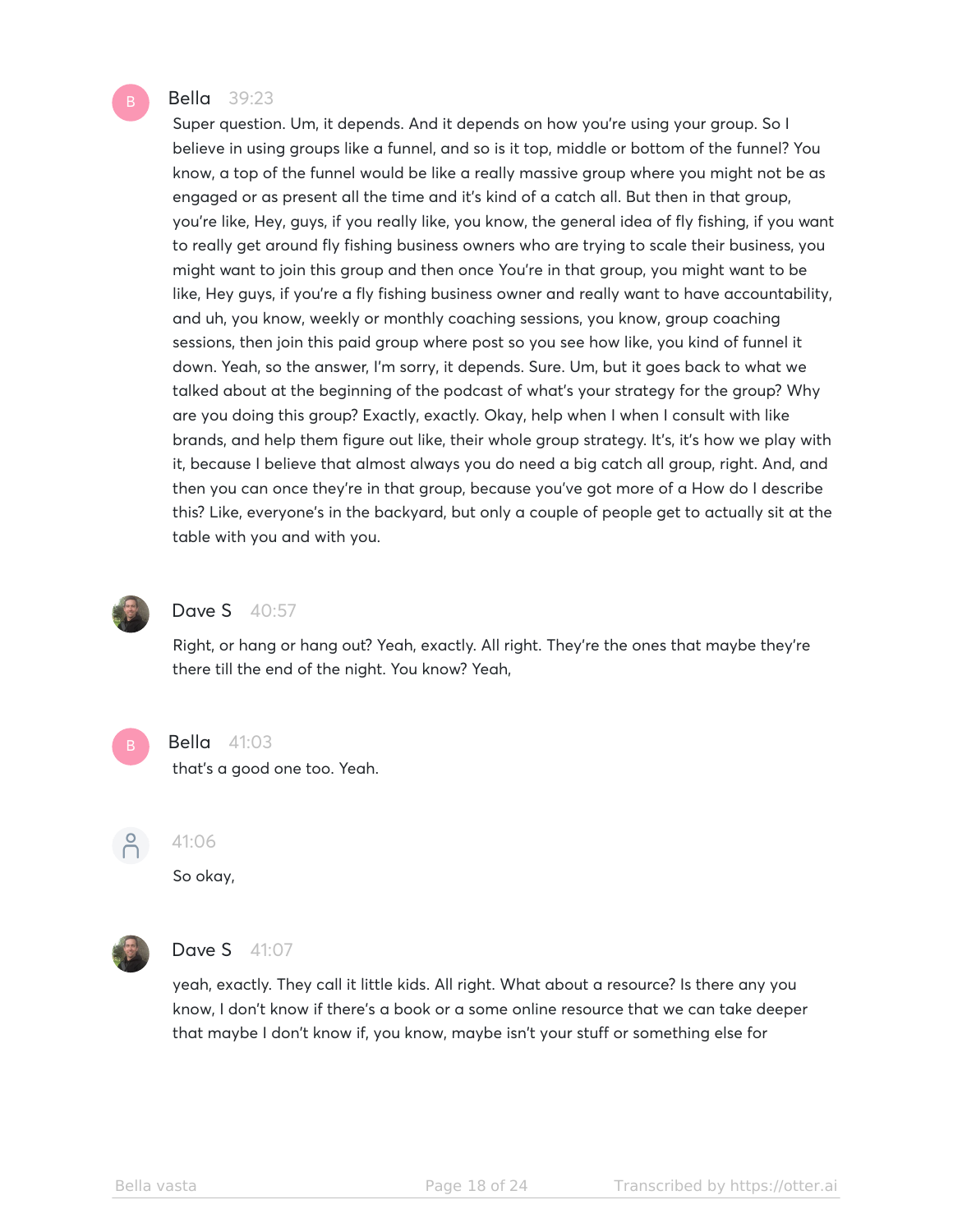somebody if they wanted to take this conversation further.

#### Bella 41:23

Um, so one, I actually consult with brands and help them figure out their strategy. But if they wanted something that they could like, download, um, I actually have a URL that I'll send to you. I forget what it is, but it goes to my bot. And my, I apologize, my bot pops up. So it's facebook.com forward slash, the Bella vasta v like Victor ASPCA.



#### **Dave S** 41:48

So, okay, so we got so to wrap this up with a couple of a couple of people, these aren't really random to you, but so the pet maybe without going too deep into it. I mean, you've got the podcast. Bella in my business, right? That that's your pot and then you also have, can you talk to the pet and then maybe you can just give us maybe without digging into the pet that fully just give us the best pet tip. If you have a pet, if you have a pet, what are you? Are you still in that business at all?

# Bella 42:16

Yeah, so what I do is I help scale, pet sitting and dog walking company is from six to seven figures, whoa, I help get them on their first couple employees, and then how to create internal systems so that they can kind of step away from their business and keeping the visionary and grow and grow and grow. And so that that's what I do. And I simply do that because I started my own pet sitting company back in 2002 as a way to get out of my parents house in college because they wanted to put a curfew on me and I thought that it was more beneficial for me to sleep overnight in people's homes with their pets, so that I could go out and karaoke and salsa merengue game bachata nice. Um, yeah, that's, that's kind of how that So



# **Dave S** 43:00

that's it so could you just briefly walk us through how do you what are the big steps to scaling a six to seven figure these companies in the pet industry?

#### Bella 43:09

pets? Yeah, so it totally comes from this is this is just advice for anybody because yeah, it doesn't matter what you're selling you know that day. Yeah. Um, it really comes with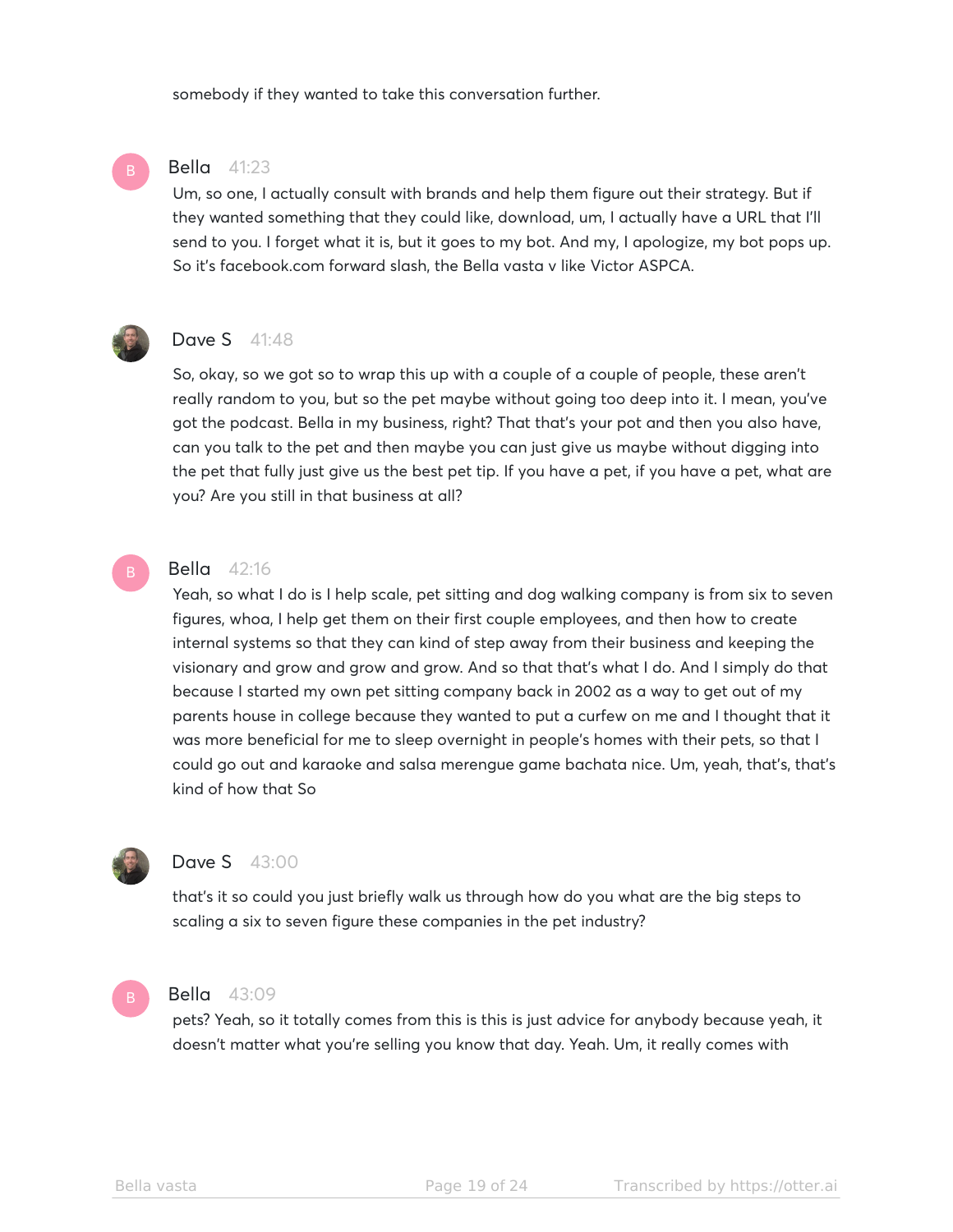having a clearly defined goals. And when I say goals, I like 90 day goals. I'm sure john Lee Dumas talks a lot about that the freedom that's, that's more attainable, and you know, our brains can understand that. I think like I said earlier, you have to do it first and then you have to get out of your own way. I think that in any any case you have to love failure, your relationship with failure has to be like BFF because you have to learn and grow from it and you have to fail in order to succeed. And I also believe that you have to like let go of the reins like you have to become a really good leader, meaning you have to not just get people When you have someone come on board and help you and then you don't get what you want, you have to take a lot of ownership and responsibility for that and constantly be trying to become a better communicator. Therefore delegator right because a lot of people want to delegate but they don't know how to actually do that and then correct and continue because there's a lot of correcting and continuing but then on the flip side, they also don't know when to cut a loss when they need to and they keep it for way too long and it drags them down so if it ever point your plateau in your business, it's kind of really a chance to kind of start looking at yourself in your in your leadership abilities and your vision and then also who what company you're keeping and and is your team that got you here going to get you there. Right right. I mean, I talk about this forever. I know this is awful.



# **Dave S** 44:50

I know what maybe we'll have to leave this to the board otherwise but so hey, what other random what so so this is we talk a lot about fly fishing, get outdoors. Do you have an hour outdoor activity you love that you do out there. You know these days?



#### Bella 45:04

Um, this is gonna really sound funny, but I actually love driving my Mini Cooper convertible up north and going hiking. Oh, there you go. Yeah, like that's my my outdoor like there's nothing better than like the wind and the music and the stick shift.



# Dave S 45:21

There you go in the Mini Cooper. I thought people



#### Bella 45:24

who were car enthusiasts were crazy. And then I got a Mini Cooper and then I got a mom car and then I got a mini cooper again. I'm like the only 37 year old I know that has like a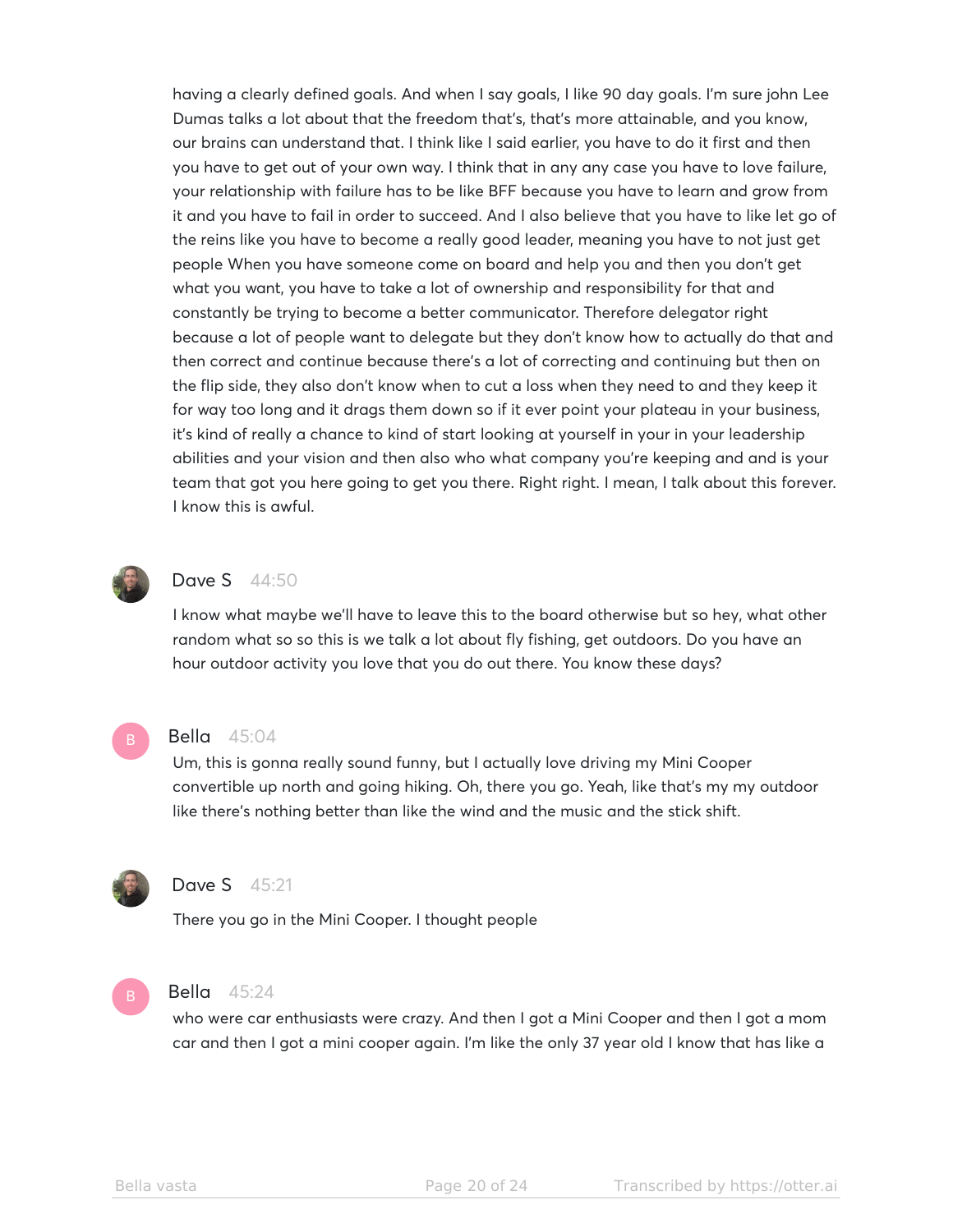fun car and a mom car.



# Dave S 45:38

That's it. So what is the beauty without going too deep? This is this is a good one because the baby kid actually Michael the solopreneur he is a big Porsche guy. Right? But yeah, so the Mini Cooper What is it? What's what makes it so amazing?



#### Bella 45:50

Um, okay, so I like how it's just First of all, it's very unique. It's very different, right? And it's small.



# Dave S 45:58

It's really small, right?



# Bella 45:59

Yes, but it's like The safest car in its class. It's all steel. It's got so much personality like there's no two Cooper's that are really alike. They're so unique. And it's on an old, isn't it? Isn't it on an old car? Isn't it based on an older car, or is it Yeah, yeah. Yeah. They've been around forever. Yeah, they're, they're bigger than the older ones. But, yeah, mine's a convertible, I would never want them. That's not a convertible. And it just, I love the stick shift. There's not a lot of stuff that has stick shift. So I have like, enormous amount of like power with it. Um, it ended up being an ass so it's I never even drive it in s mode because I don't have a prop. Fast. Yes mode. Well, yes, it was



#### Dave S 46:39

s mode.



# Bella 46:40

Oh, like the Super Sport mode. Yeah, sport. Gotcha. Yeah, yeah. So it's just it's just fun. it zips around. I could stop it on a dime like the sound system is is bumping because I also needed like the upgraded sound system. It just, it's just fun. And when I when I spend so much time indoors, I work from home before it was cool. I'm sure Like you yeah and you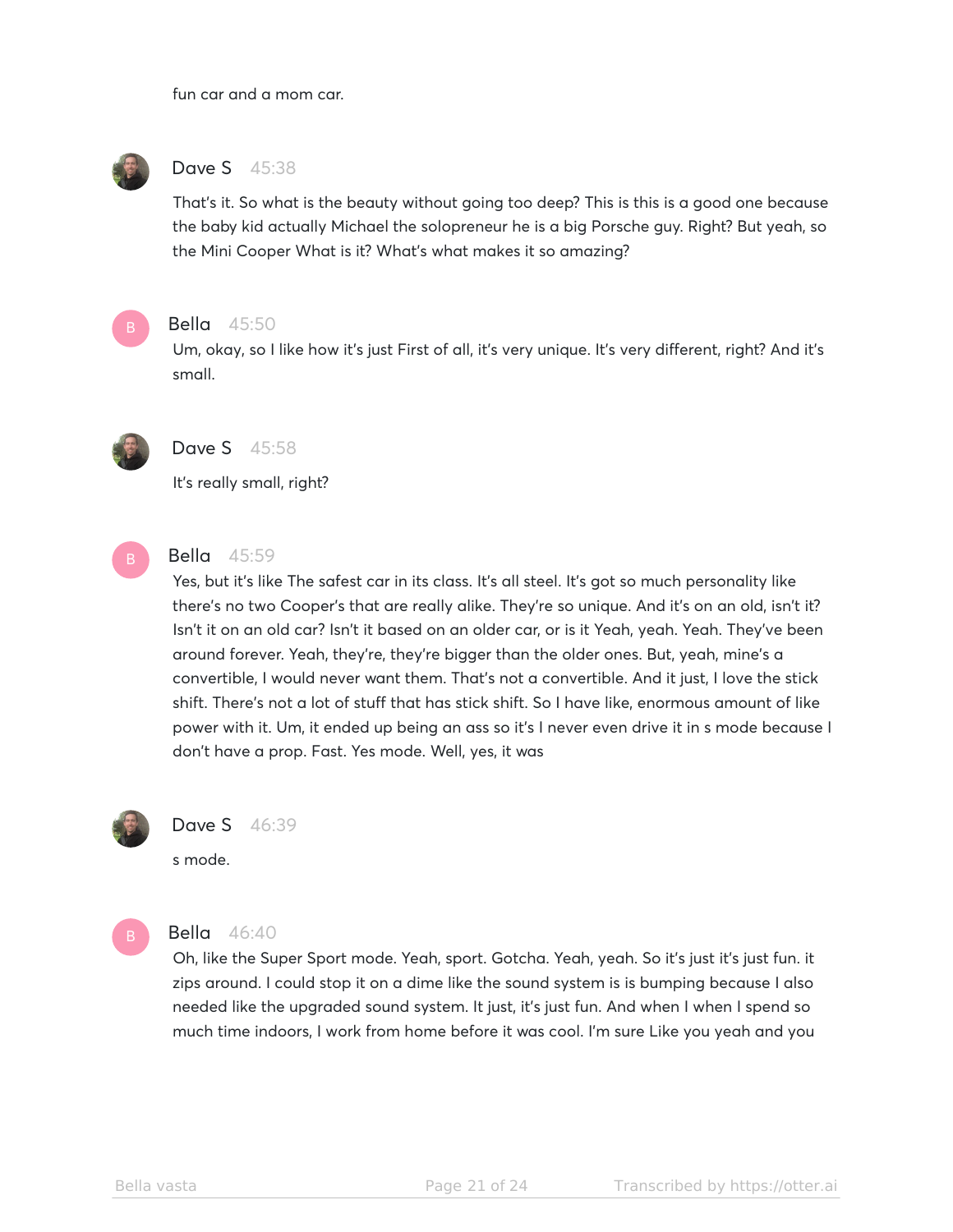know it's just a nice like to get out and just feel the sun on your skin feel the wind through your hair. I mean it sounds so cliche, but it it's my it really gets my vibrations up and just



# Dave S 47:14

happy that's awesome then you get out get out to a nice hike and then you're in Arizona, right?



#### Bella 47:19

Yeah, yeah, I joined the Mini Cooper Car Club The first time I had the car and like we used to go on car rides and like in around Christmas, there was like 40 of us and we like you know got lights all around our cars and stuff and like people would stop looking at the houses that had lights on it and look at the minis that were just coming by it is it's it puts a smile on other people's faces like I've never had so many people at a stoplight. Be like cute car. People.



#### **Dave S** 47:46

It's true. Yeah, the Mini Cooper is it definitely it's one of those ones that you'd come up next to you and a Tesla and you'd be like, well, that mini Coopers pretty cool.



#### 47:55

It is it



#### Bella 47:56

is just it's just fun. And my license plate even says jump in So like,



# Dave S 48:01

insulting you know, so it's just it just makes me happy you know and life's too short you gotta you gotta just finally makes you happy you got to do that cool. Hey in the next few months anything new coming out with you jump consulting dotnet or anything else you want to give a shout out to?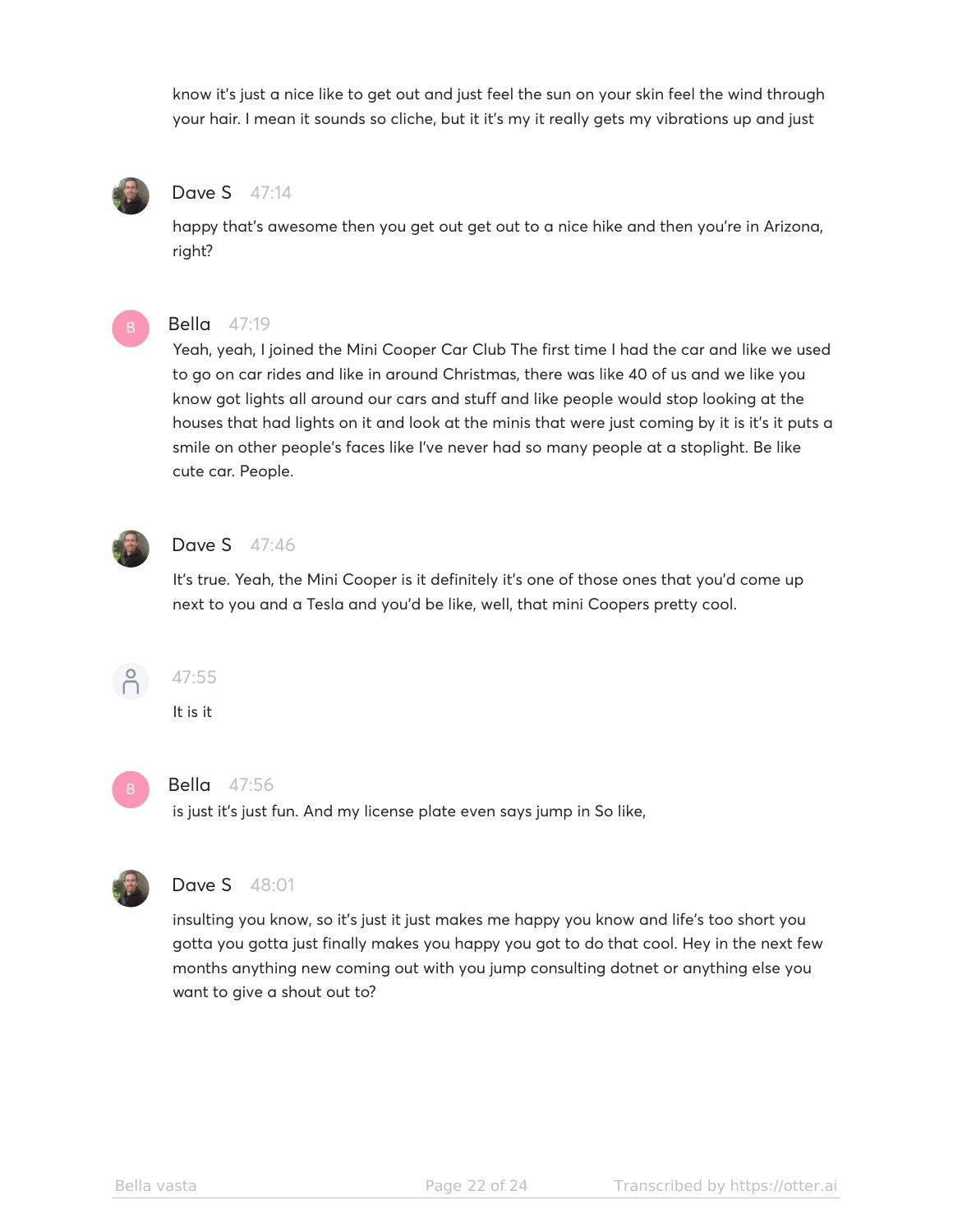#### Bella 48:16

Um Yeah, we always have stuff coming out but I'm not sure it's gonna I mean if if any of you guys know any pet sitters or dog walkers looking for a 14 video series to help train your employees we're coming out with a really awesome kick butt series to help employees but um, yeah, I mean, honestly, you guys if you want to start your Facebook group, or you know someone who wants to, but they're just so lost in the strategy of it. I love strategizing and extracting from your you don't have to come knowing anything like I will just kind of like how we just did on this podcast. I love just getting into people's minds and deconstructing things and then reverse engineering. It's exciting to me almost as exciting as my Mini Cooper.



#### **Dave S** 49:00

Let's go. Alright, well this has been great. I've so jump consulting dotnet if they want to reach you and yeah, I just want to I want to thank you for coming on. This has been a lot of fun. I think it was this the first fly fishing kind of a little session. You've done



# 49:13

it absolutely. A and I can't wait



# Bella 49:15

to listen to your podcast too. I admittedly have not had a chance yet, but it sounds amazing. Yeah, we're gonna subscribe to it.



#### Dave S 49:23

Yeah, totally. It is. We got it. We have a lot of fun over there as well. So I'll definitely put links to everything we talked about and, and keep in touch with you. And for sure. Yeah, you've got I mean, even in your show, you've got like a, what? 100 200 episodes over there, right?



#### Bella 49:36

Yeah, we're coming up on our 200th episode in about a month. We just are launching 197 this week. And then, yeah, we're up to 93,000 downloads. So I'm super stoked about that. It's, as you know, podcasting is just such a cool way to deliver your brand and thoughts to